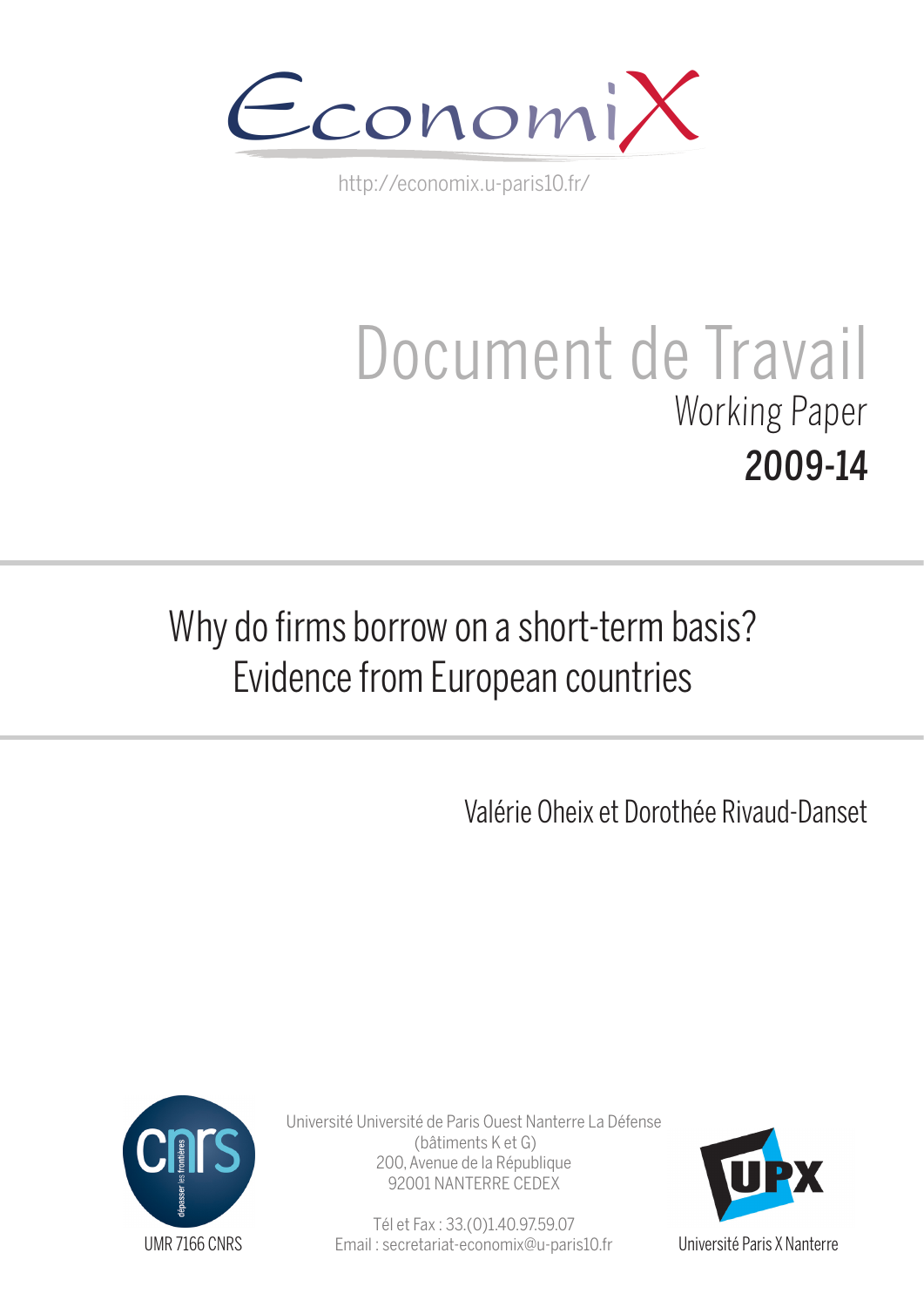# **Why do firms borrow on a short-term basis? Evidence from European countries\***

Valérie OHEIX† and Dorothée RIVAUD-DANSET‡

*March 2009*

1

<sup>\*</sup> The authors are grateful to Pierre Blanchard, Jean-Bernard Chatelain, Claude Mathieu, Patrick Sevestre and to participants at the  $24<sup>th</sup>$  Symposium on Money, Banking and Finance 2007 and at the seminars of EconomiX and the ERUDITE for useful comments and suggestions.

<sup>†</sup> EconomiX, Université Paris Ouest – Nanterre La Défense and CNRS, Bâtiment G, 200 avenue de la République, 92001 Nanterre Cedex, France (e-mail: valerie.oheix@u-paris10.fr).

<sup>‡</sup> ERUDITE, Université Paris XII, Val de Marne, France (e-mail: rivaud-danset@univ-paris12.fr).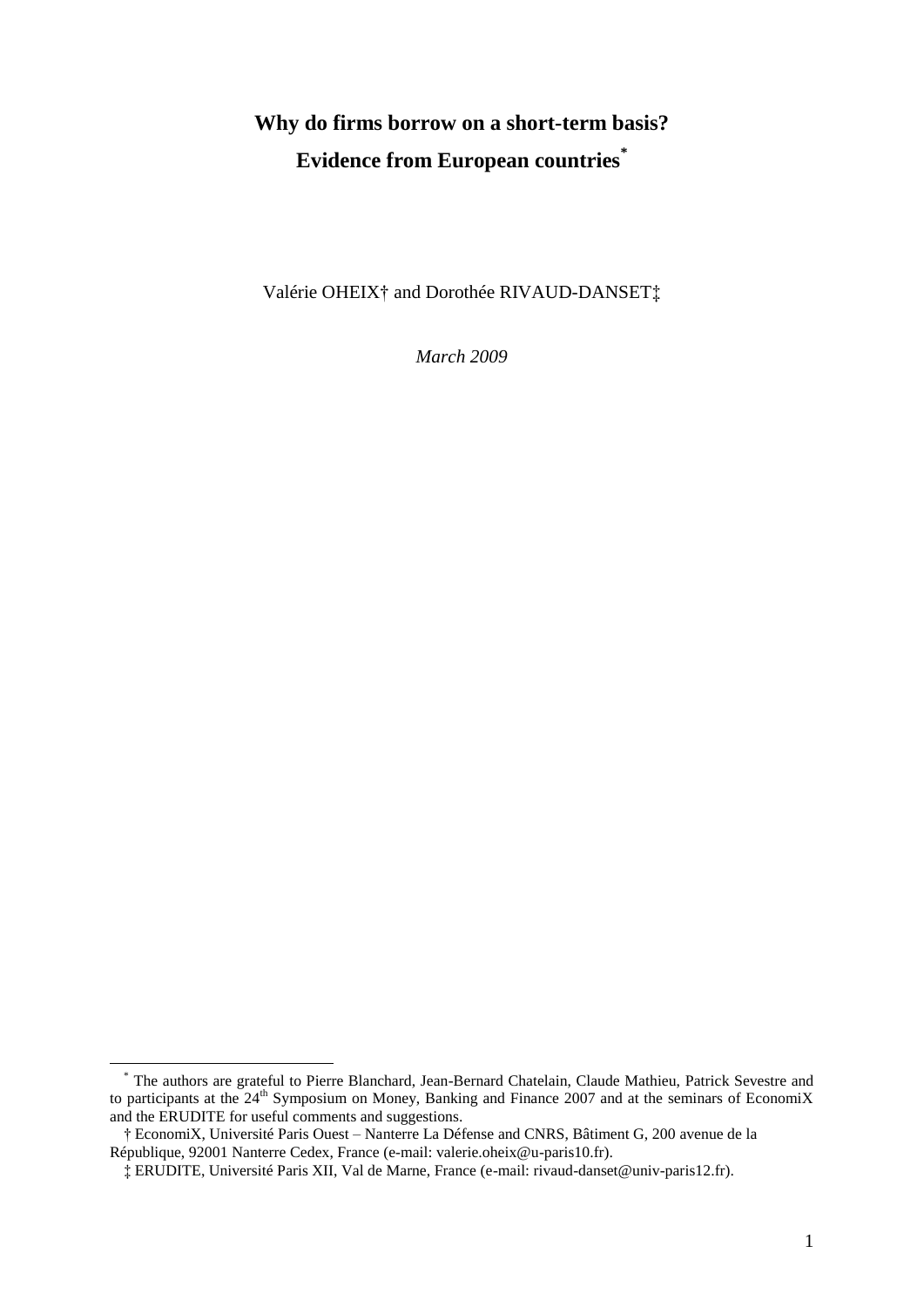## **Abstract**

This paper investigates empirically the use of short-term bank loans by firms. We face two analytical frameworks. According to the corporate finance theory, short-term and long-term debts are substitutes, while in the credit channel literature they are distinct and complementary vehicles. We estimate a model that explains the level of short-term bank debt, using panel data from the BACH database for six European countries (1989-2003). Our results indicate that the two types of bank loans are complements. They show that short-term bank debt should be analysed as a specific vehicle that finances current assets, as in the credit channel literature.

# **Résumé**

Ce papier examine empiriquement l"utilisation de crédits bancaires à court terme par les entreprises. Nous confrontons deux cadres analytiques. Selon la théorie de la finance d'entreprise, les dettes à court terme et à long terme sont des substituts, tandis que dans la littérature sur le canal du crédit elles sont des instruments distincts et complémentaires. Nous estimons un modèle qui explique le niveau de dette bancaire à court terme, en utilisant des données de panel de la base de données BACH pour six pays européens (1989-2003). Nos résultats indiquent que les deux types de prêts bancaires sont des compléments. Ils montrent que la dette bancaire de court terme devrait être analysée comme un instrument spécifique de financement des actifs courants, comme dans la littérature sur le canal du crédit.

JEL Classification: G32, E51.

Keywords: corporate short-term debt, debt maturity structure, credit channel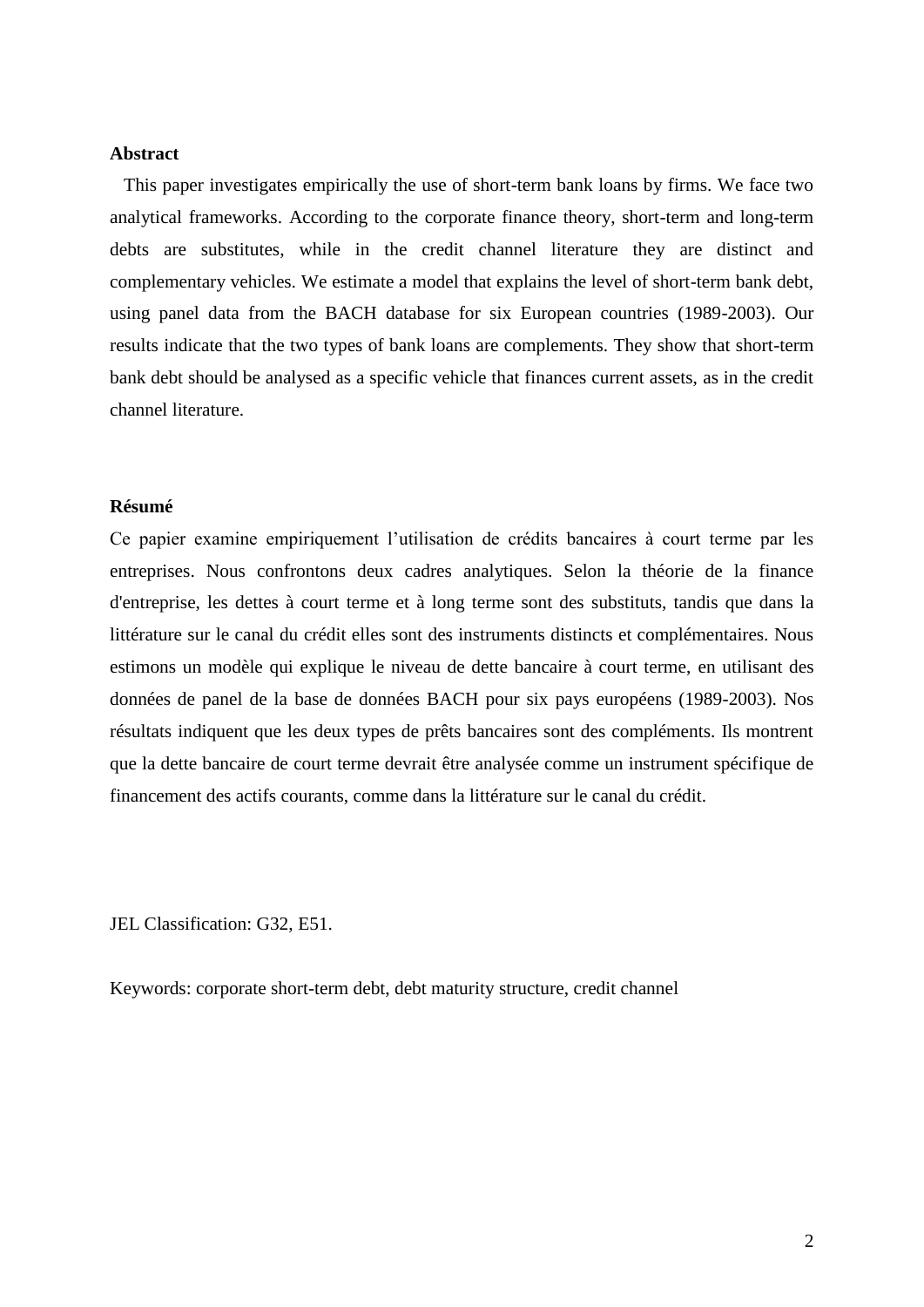# **I. Introduction**

Firms' debt maturity is an issue in two different strands of the literature that largely ignore each other. On the one hand, the corporate finance literature has typically viewed the debt maturity issue from the perspective of firms that choose the optimal debt ratio. Short-term and long-term debts are analysed as substitutes driven by investment policy. Due to costs of agency or informational problems, firms and investors may prefer shorter maturity (Myers (1977), Flannery (1986), Diamond (1991)).

On the other hand, the literature on the transmission channels of monetary policy has come to deal with the debt maturity issue in order to assess the existence of a credit channel. When monetary policy is involved, it is the financing of current business which matters because of its role in downturns, and short-term debt is associated with the financing of current business. Due to credit and financial market imperfections, liquidity flows to large enterprises at the early stages of downturns and, in the case of small firms, the amount of short-term debt is reduced during tight money periods (Gertler and Gilchrist, 1994). Following the bank lending channel and the flight to quality hypothesis, banks do not prefer short-term loans.

We aim to confront these two distinct analytical frameworks: the corporate finance and the monetary policy channels. The theory on corporate debt maturity structure focuses on the financing of investment; short-term and long-term debts are substitutes, short-term debt being a vehicle used to finance any kind of assets, and debt maturity is a matter of optimal choice. In the literature on the credit channel, the subject of short-term finance is the (mis)matching of cash inflows and outflows during operating activities; short- and long-term debts are distinct vehicles that may be complementary, and this view does not put forward an optimal maturity for new debt issues.

We estimate a model that explains the short-term debt rate, defined as the rate of shortterm bank loans to total assets, using panel data from the BACH database of corporate accounts for six Continental European countries in the period 1989-2003. Our results indicate that the two sources of bank debt are complements rather than substitutes. Our findings allow us to conclude that corporate short-term bank debt should be better analysed as a specific vehicle that finances current assets and can be influenced by banks" own constraints, in line with the literature on monetary transmission mechanisms, than as a vehicle used to finance any kind of assets, in line with the corporate finance literature.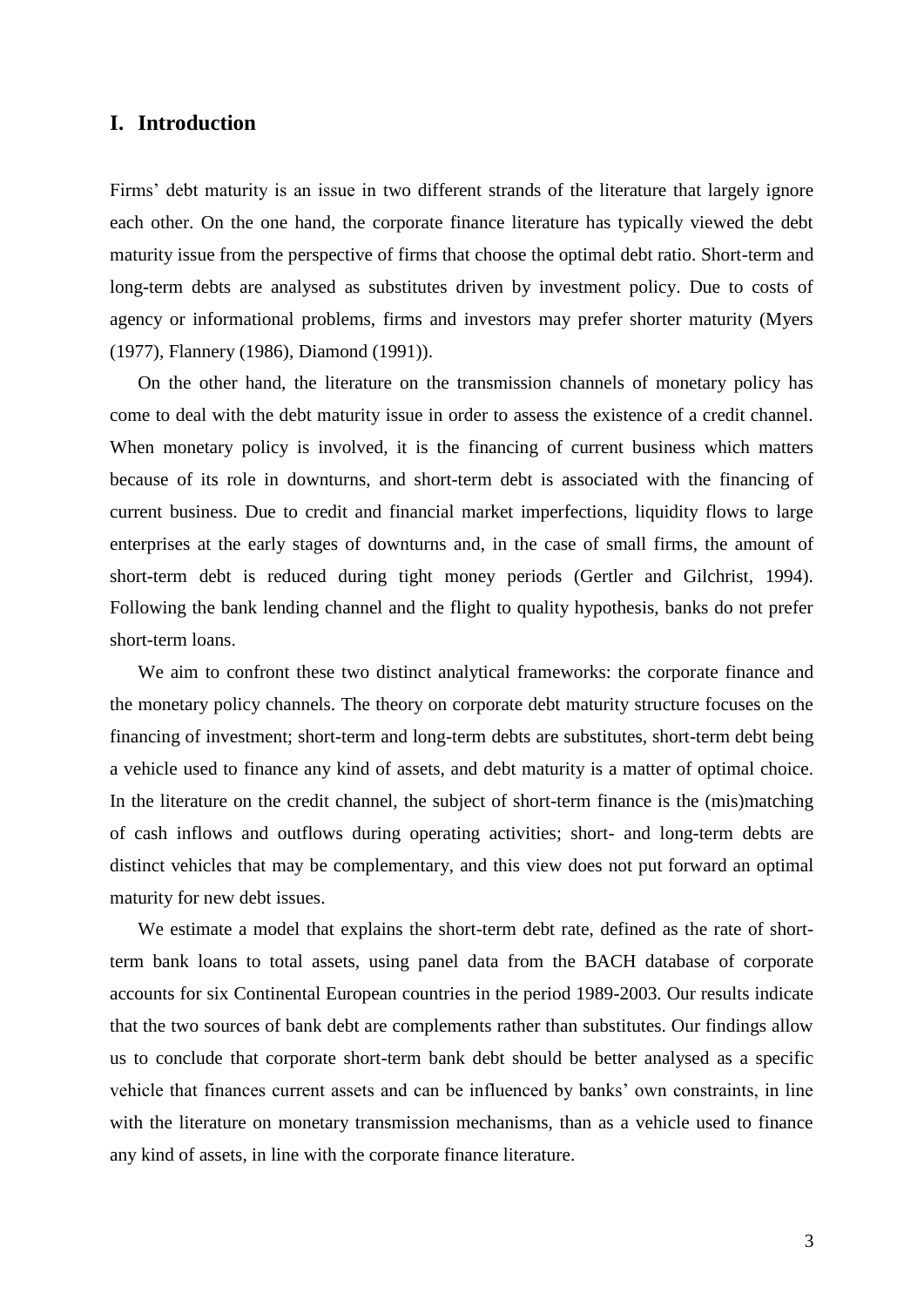The organisation of the paper is as follows. Section 2 recalls that the corporate debt maturity literature considers that short- and long-term debts are substitutes. The literature on the credit channel of monetary transmission raises doubts on the hypothesis of substitution. Section 3 sets out the model which investigates the ratio of short-term debt by firms in order to determine if it is better analysed by the corporate finance view or by the credit channel view. Section 4 presents the data set. Section 5 deals with estimation methods and displays the estimated results. Section 6 concludes.

# **II. What do we learn from the literature on the demand and supply of short-term debt?**

# **What do we learn from the literature on debt maturity issue in corporate finance?**

The theoretical literature on the maturity of corporate debt issues deals with the optimal investment policy. Some firms prefer borrowing on a short-term basis as a way of reducing agency conflicts and/or asymmetry of information effects.

The scope of this research is largely inspired by Myers's (1977) question: why do firms borrow short-term to finance long-term projects? His answer is based on the agency cost hypothesis, also called the contracting-cost hypothesis. Managers acting on behalf of equityholders may fail to exercise profitable investment options. They will not realise projects with positive net value when debt captures an excessive portion of equityholders' benefit<sup>1</sup>. The conflict between debtholders who capture the benefit and managers may have negative consequences for firms with a large set of growth opportunities. Myers considers that shortening the debt maturity structure or, to be more accurate, "a policy of rolling over short maturity debt claims" gives flexibility and, therefore, is one way of preventing firms with more growth opportunities from adopting suboptimal investment policies<sup>2</sup>. Firms with more growth opportunities and, as a consequence, more potential agency conflicts should prefer shorter maturity in order to become less dependent on monitors.

1

<sup>1</sup>Outstanding debt may change the firm"s investment decision only when the debt matures after the firm"s investment option expires. From the shareholders' viewpoint, the option is worth exercising only if the value of the newly acquired asset in a revealed state of nature (Vs) exceeds the sum of the required outlay (I) and the promised payment to the firm's creditors (P) (Myers, 1977, p. 153). If  $V(s) - I < P$ , although  $V(s) - I > 0$ , the option is not exercised.

<sup>2</sup> "*Borrowing short does not, in itself, reduce monitoring cost. What it does offer is the setting for continuous renegotiation, in which the firm can in principle shift at any time back to all-equity financing or to another source of debt capital. This seems to be a good solution, but there are costs of maintaining such a continuous, intimate and flexible relationship*" (Myers, 1977, p. 159).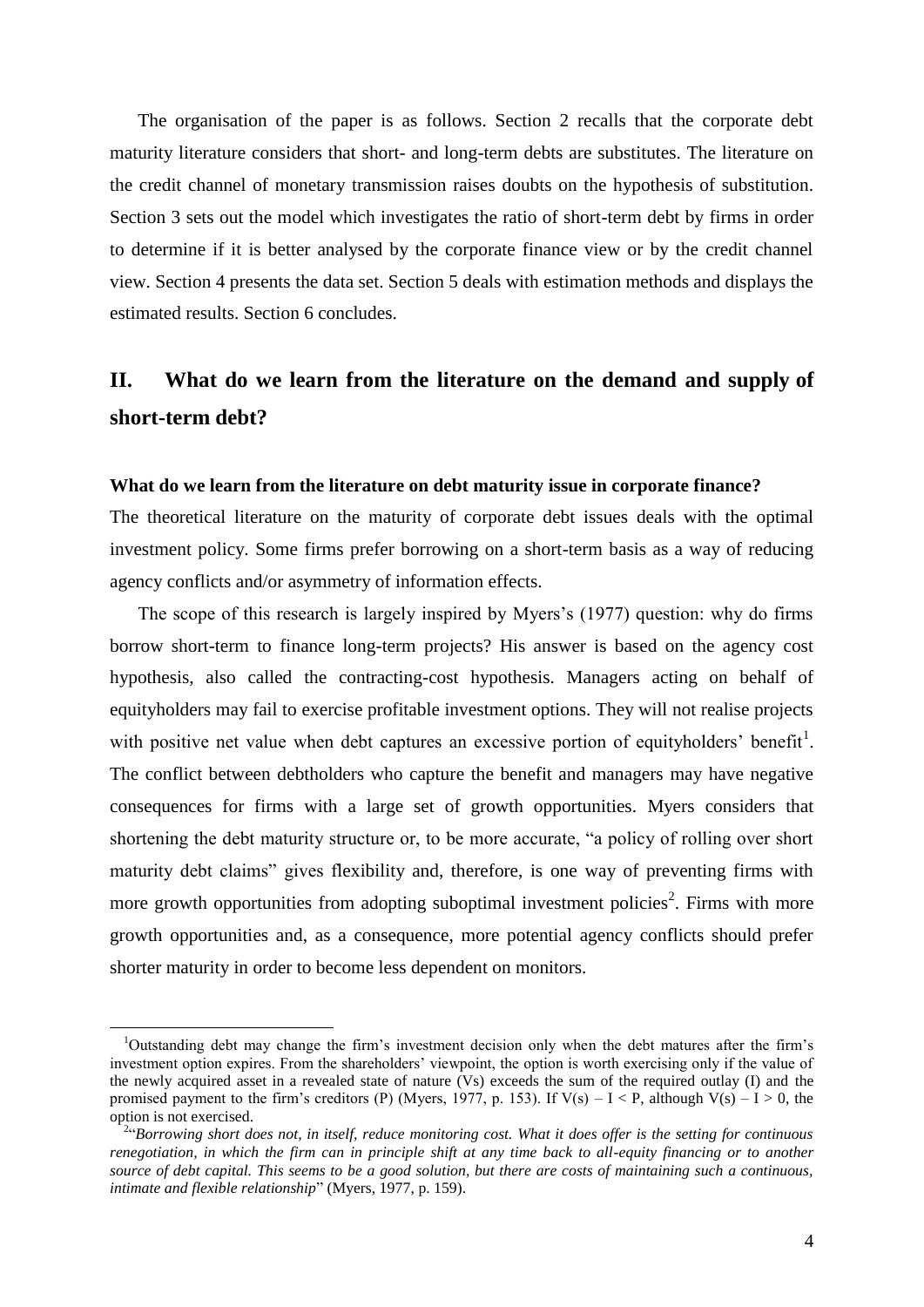Informational asymmetry causes firms that are less likely than other firms to have problems rolling over their debt to borrow on short-term basis. In Flannery"s model (1986), firms with favourable private information about future prospects balance between the advantages of sending a signal of quality, if they choose a short maturity, and the expected costs in rolling over short-term debt, due to transaction costs and higher interest rates if they are downgraded. In Diamond"s model (1991), firms with a sufficiently good credit rating balance between the advantages of being refinanced at lower cost when good news arrive and the risk that sound projects may not be refinanced, both being associated with the use of shortterm debt. Flannery"s model predicts a positive correlation between debt maturity and underlying asset risk. In Diamond"s model debt maturity is a nonmonotonic function of the risk rating because low rated firms have no choice but to borrow on a short-term basis so that issuing longer term debt is preferred only by firms with a medium rating. Shortening maturities increases the sensitivity of the financing cost to new information. This type of "bridge financing" allows investors to refinance at higher (lower) cost in times of bad (good) news and, even, to refuse to refinance.

To sum up, in the corporate finance literature, greater information asymmetries and/or agency conflicts are associated with shorter maturity by both parties. Firms with more growth opportunities and/or lower risk than other firms should prefer shorter maturity.

# *Are banks' and bondholders' preferences similar?*

1

In the theoretical models and most of the empirical literature, the firm borrows from the market and not from the bank, although the implications of the models are supposed to be the same in both contexts. However, why should banks' and bondholders' behaviours be similar? Among the empirical research on corporate debt maturity, one study allows a discussion of the generally accepted assumption that bondholders and banks preferences are similar. Berger *et al.* (2005) test the implications of the theoretical models of Flannery (1986) and Diamond  $(1991)^3$ . The data cover more than 6,000 individual loans to small businesses granted in 1997 by a sample of U.S. banks, and the measure of risk is based on bank credit scoring. Their results are consistent with the predictions of both Flannery"s and Diamond"s models for lowrisk firms. *Ceteris paribus*, these firms tend to have significantly shorter maturities than other firms. For high-risk firms, the evidence conflicts with Flannery"s and Diamond"s models and

<sup>&</sup>lt;sup>3</sup> Berger et al. performed two different tests. Test 1 examines whether the effect of risk rating on maturity is predicted by Flannery's versus Diamond's model and test 2 examines the effects of reduced asymmetric information on debt maturity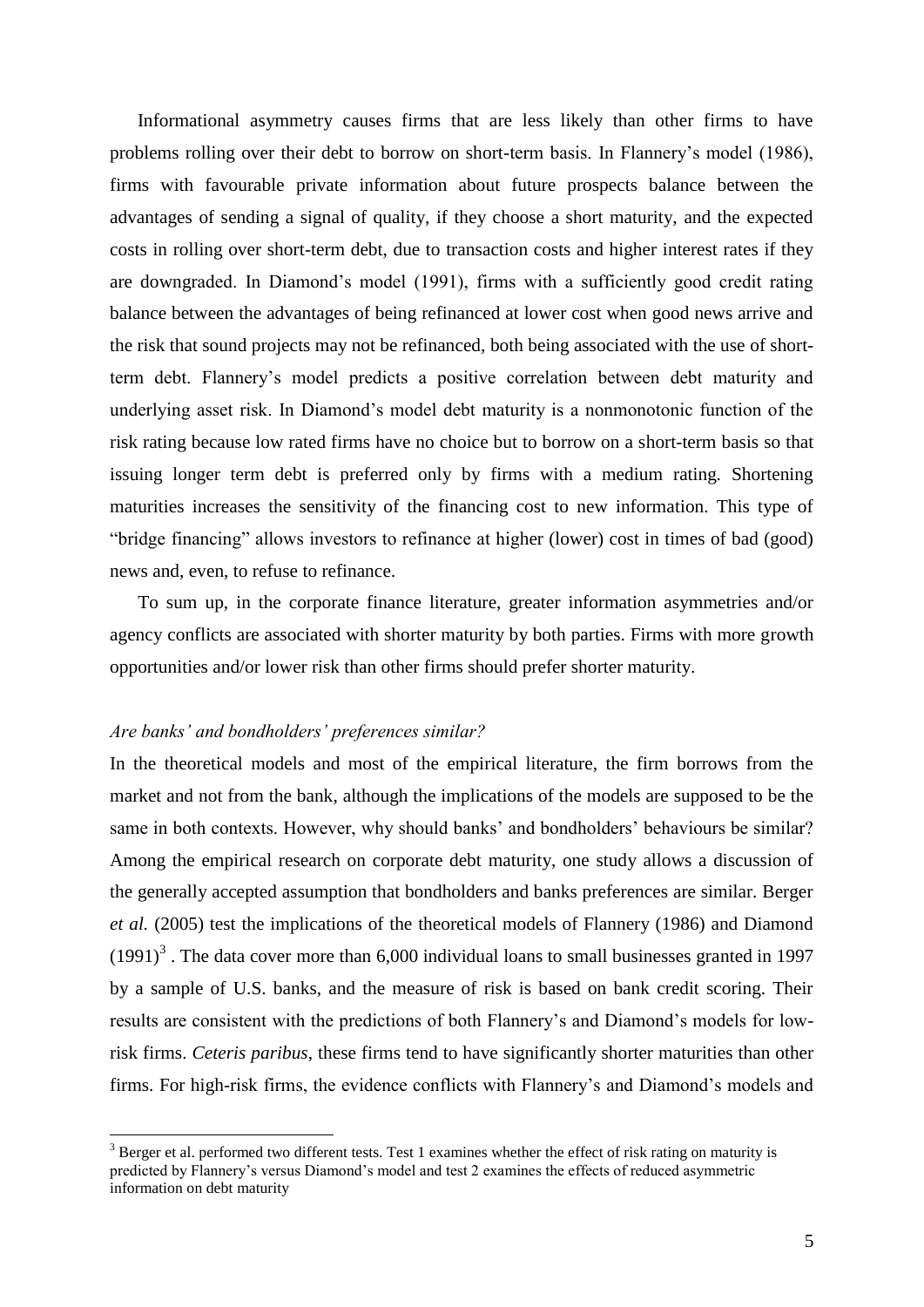many of the prior empirical studies<sup>4</sup>. These firms do not have significantly different maturities than intermediate-risk firms.

Their conclusions shed light on the banks versus market preferences for shortening maturity when information asymmetries increase<sup>5</sup>. Informational asymmetries which favour shorter maturity are smaller for banks than for bondholders and the reactions of banks and markets to risky debt are not similar. Confronted with a risky firm, the bank would prefer rationing the amount of debt to reducing the debt maturity<sup>6</sup>. Banks may be better able than public markets to use tools other than short-term maturities for solving agency and informational asymmetries problems for high-risk firms. Bank monitoring of high-risk firms is associated with long-term loans. Short-term debt contracts are not sophisticated, the typical short-term debt contract does not include covenants which would limit those managers" actions harmful to lenders.

# *The predictions of theoretical models are not easily verifiable*

The theoretical literature deals with the fact that firms with long-term projects often decide to borrow on shorter term basis. Long term is debt floated at date 0 that matures at date 2, with no refinancing at date 1. Short term is debt financed at date 0 that matures at date 1. Hence, in some empirical studies, short-term debt can be rather long (less than 20 years for one of the first empirical researches, Mitchell, 1991). Even if Barclay and Smith (1995) use a slightly more refined measure of debt maturity - less than 3 years -, short-term debt is not defined as current debt, i.e. repayable within one year (Appendix A).

Models deal with the maturity of new debt issues at the time of origination, not the remaining time on the stock of contracts (Berger *et al*., 2005) so the use of maturity structure creates potential problems. Predictions of some models are not easily verifiable for supplementary reasons. For instance, under conditions of asymmetric information, empirical studies of maturity must measure a mixture of two effects – the effect of information asymmetries interacts with risk rating – and in Flannery"s model, the risk rating is based in part on the revelation of private information by firm maturity choice. Because risk rating is public, most empirical studies favour public debt. Hence, they mostly consider large firms

<u>.</u>

<sup>&</sup>lt;sup>4</sup>See for instance, Barclay and Smith (1995), Stohs and Mauer (1996), Scherr and Hulburt (2001), Ortiz-Molina and Penas (2006).

<sup>&</sup>lt;sup>5</sup>Bondholders may have public information on the risk of failure that determines the investment-grade rating and the rate of interest, banks have private information on the risk of failure that may determine the firm credit scoring and the supply conditions (price and quantity), while firms have private information on future prospects that does not influence directly the actual risk rating.

<sup>6</sup>This is not a case of pure credit rationing, as lenders classify borrowers into groups of distinct quality (Jaffee and Stiglitz, 1990).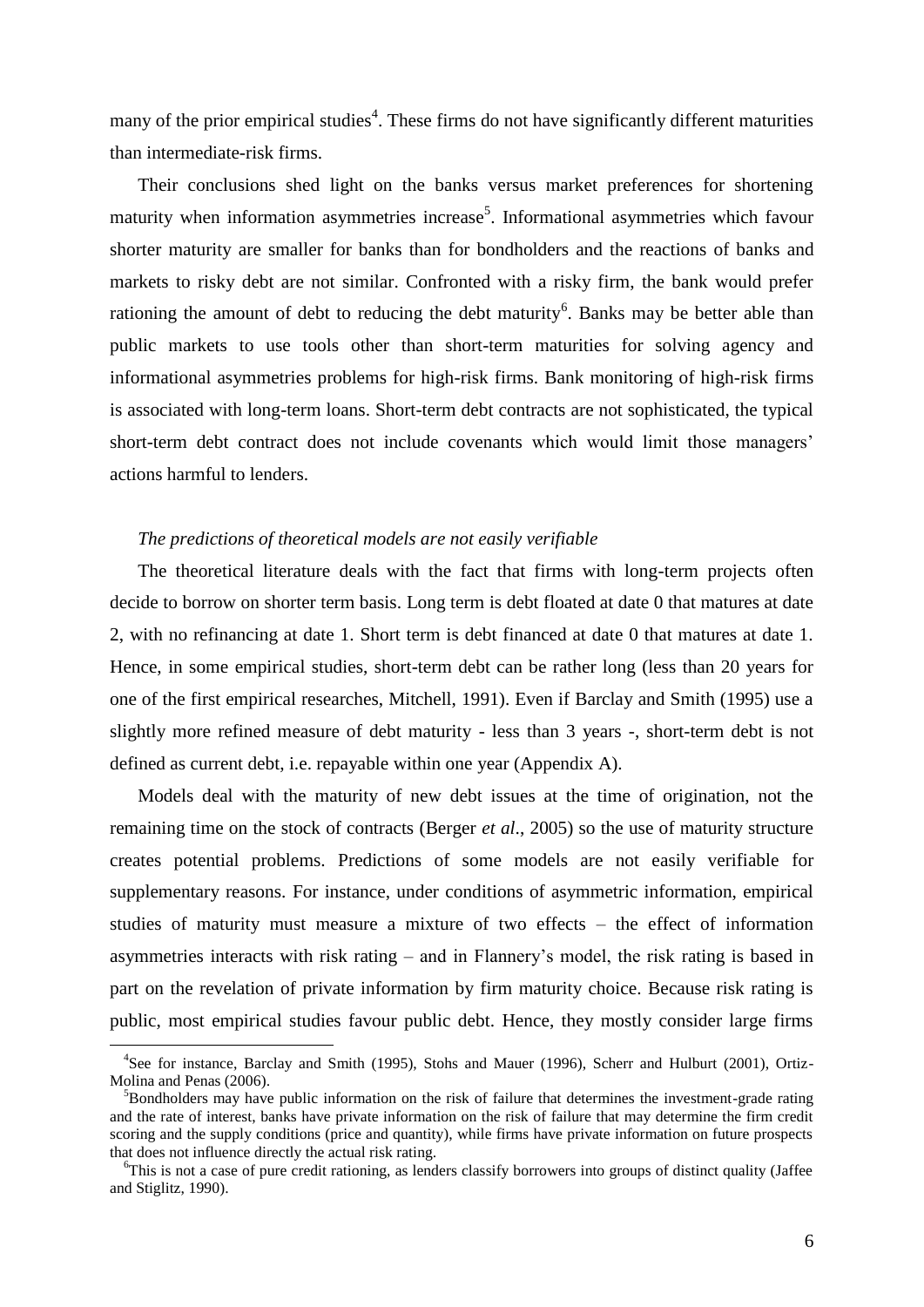although it is crucial that the data include small and private firms, in order to test for the effects of risk rating and informational asymmetries (Berger et al., 2005).

We are aware of the potential problems of empirical studies in this field. We use a balance sheet approach - the average maturity of outstanding debt – and do not use an incremental approach – the maturity of new debt. But we do not want to test the predictions of any particular theoretical model. We consider that these models share one common hypothesis and one prediction that can be tested with a balance sheet approach. They are the twofold:

- i) short- and long-term debts are substitutes, short-term debt being analysed as a subset of long-term debt issued for the financing of long-term investment and growth opportunities<sup>7</sup>.
- ii) the choice of maturity can reduce costs and create value. Several costs can be reduced: the financing cost at the time of debt origination, the expected refinancing cost and implicit costs (opportunity, monitoring…).

These two features shape what will be called in this paper the framework of short-term debt analysis in corporate finance. It is the capacity of this framework to explain the observed structure of the balance sheet which is at stake in our research.

# **What do we learn from the credit channel literature?**

1

The credit channel literature displays another analytical framework in which banks" behaviour matters and the short-term debt is analysed as the mode of financing short-term assets. According to the bank lending channel, changes in monetary policy affect, via the supply of bank loans, especially bank-dependent borrowers who face informational problems (Bernanke and Blinder, 1988). In tight money periods, while bank behaviour is pro-cyclical, the corporate demand of short-term credit is not. Due to an increase in interest rate and its negative effect on interest-sensitive demand, inventories should be larger and require additional cash. Findings from U.S. data show that this reaction is only observed for large firms (Gertler and Gilchrist, 1993 and 1994). In the case of large firms, the demand for shortterm bank loans and commercial paper increases in the early stages of downturns to cover the increase in current assets, while this is not the case for small firms. The latter do not demand additional short-term debt because the amount and timing of the cash flow gap are more uncertain, and they face higher informational frictions than their larger counterparts. Using a

 $7$ Long and Malitz's (1985) consider that firms make short-term borrowing decisions independent of long-term investment requirements. Their findings do not corroborate the predictions of Myers" model as agency problems are not resolved by shortening the debt maturity.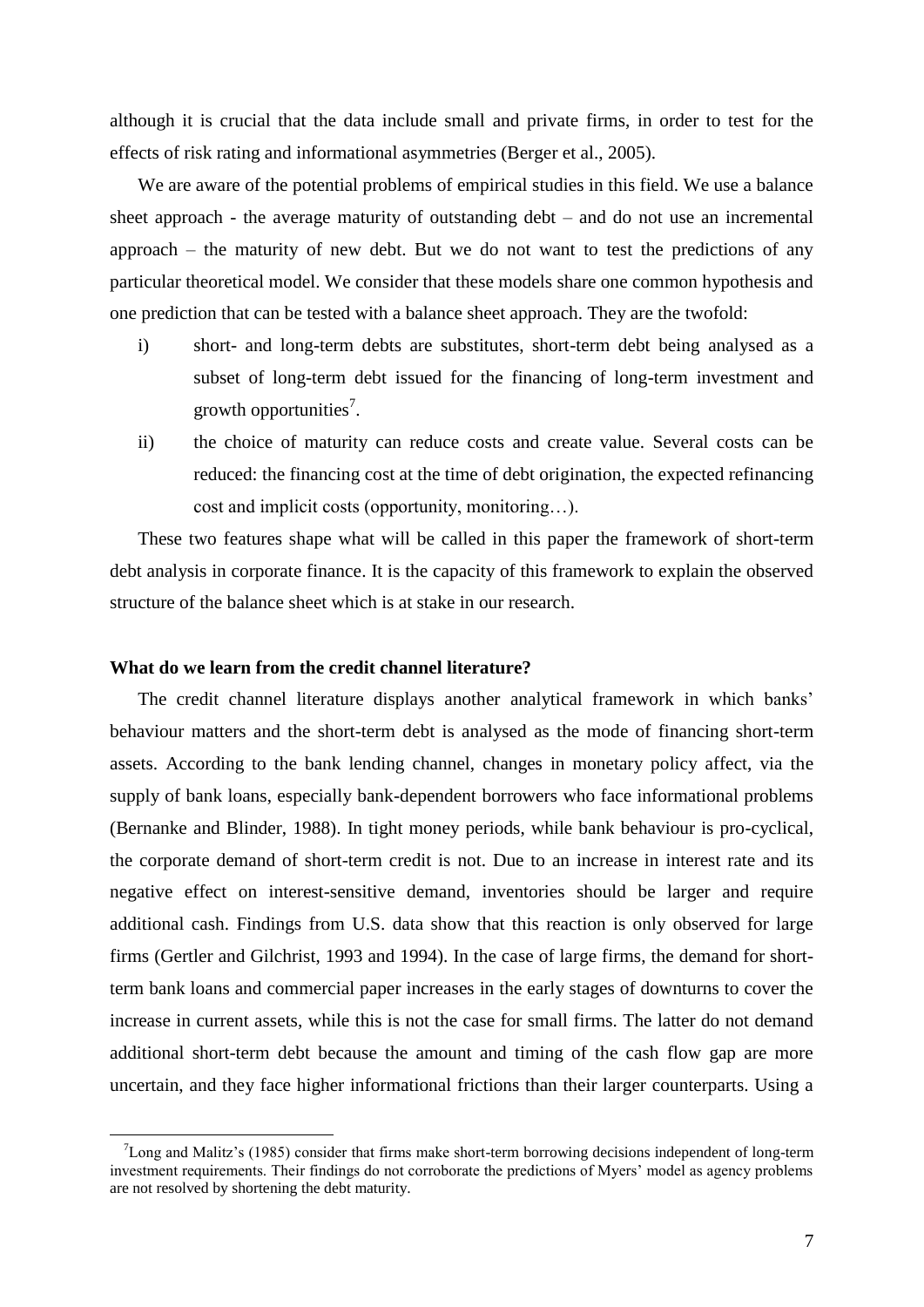variant of a costly-state verification model, Gertler and Gilchrist (1993)<sup>8</sup> demonstrate that "*it is optimal to impose a kind of credit ceiling which fixes the ratio of debt to output*". Following a tight money shock, in the wake of declining cash flows, small firms contract their debt demand and inventories, in order to keep the ratio of debt to output in line. In Gertler and Gilchrist's model, managers choose an optimal rate; short-term debt is independent of longterm debt as short-term bank loans finance current business and is not an advantageous vehicle in downturns, as it may increase the default risk.

Our empirical research does not attempt to assess the impact of a tighter monetary policy on the firms" debt policy. However, a brief presentation of some empirical works on that topic highlights the contribution of this theory to the debt maturity issue. Empirical work on the existence of a bank lending channel is plagued by an identification problem: does a change in bank loans result from a shift in loan demand or a shift in loan supply? In an attempt to limit this identification problem, empirical studies test for a likely substitution effect among sources of short-term debt<sup>9</sup>. Kashyap *et al.* (1993) find that tighter monetary policy leads to a shift in firms' mix of external financing: firms issue more commercial paper while bank loans fall. Oliner and Rudebusch (1996) interpret these results differently and show that there is no substitution effect from bank to non-bank credit (commercial paper and trade credit) in periods of tight money but evidence of a flight to quality phenomenon for all types of credit from small to large firms testifying for the broad credit channel. The broad credit channel, or balance sheet channel, (Bernanke and Gertler, 1995) posits that the external finance premium of all forms of debt increases after a monetary contraction. This flight to quality phenomenon leads to a shift of credit flows towards the less risky borrowers, i.e. those with high net worth. Consequently, it mainly affects small firms. Morgan (1998) shows that commercial bank loans without a commitment slow after a tight money period, while loans under commitment accelerate or remain unchanged. Nilsen (2002) finds that during monetary contractions large firms without a bond rating, which account for a large part of overall large firms, and small firms increase their use of trade credit, although it is an unattractive alternative to bank loans. This switch identifies the cause of the loan reduction as a supply phenomenon, supporting the bank lending channel view. Following Nilsen, the "kind of credit ceiling" faced at times of

<u>.</u>

 ${}^{8}$ Gertler and Gilchrist (1993) provide a theoretical background to their empirical results (Gerther and Gilchrist, 1993 and 1994). The data drawn from the *Quarterly Financial Report for Manufacturing Corporations* (QFR) are not firm-level. In a latter work, Bernanke, Gertler and Gilchrist (1996) use newly available firm level QFR data. Overall, their results confirm earlier findings that there are substantial cross-sectional differences between borrowers potentially subject to agency costs and those less subject to agency costs (p. 13). Using bankdependency as a criterion for these costs, they find that the behaviour of bank-dependent firms" inventories and short-term debt is strongly procyclical.

<sup>&</sup>lt;sup>9</sup>Appendix A displays a list of the substitutes of short-term bank loans.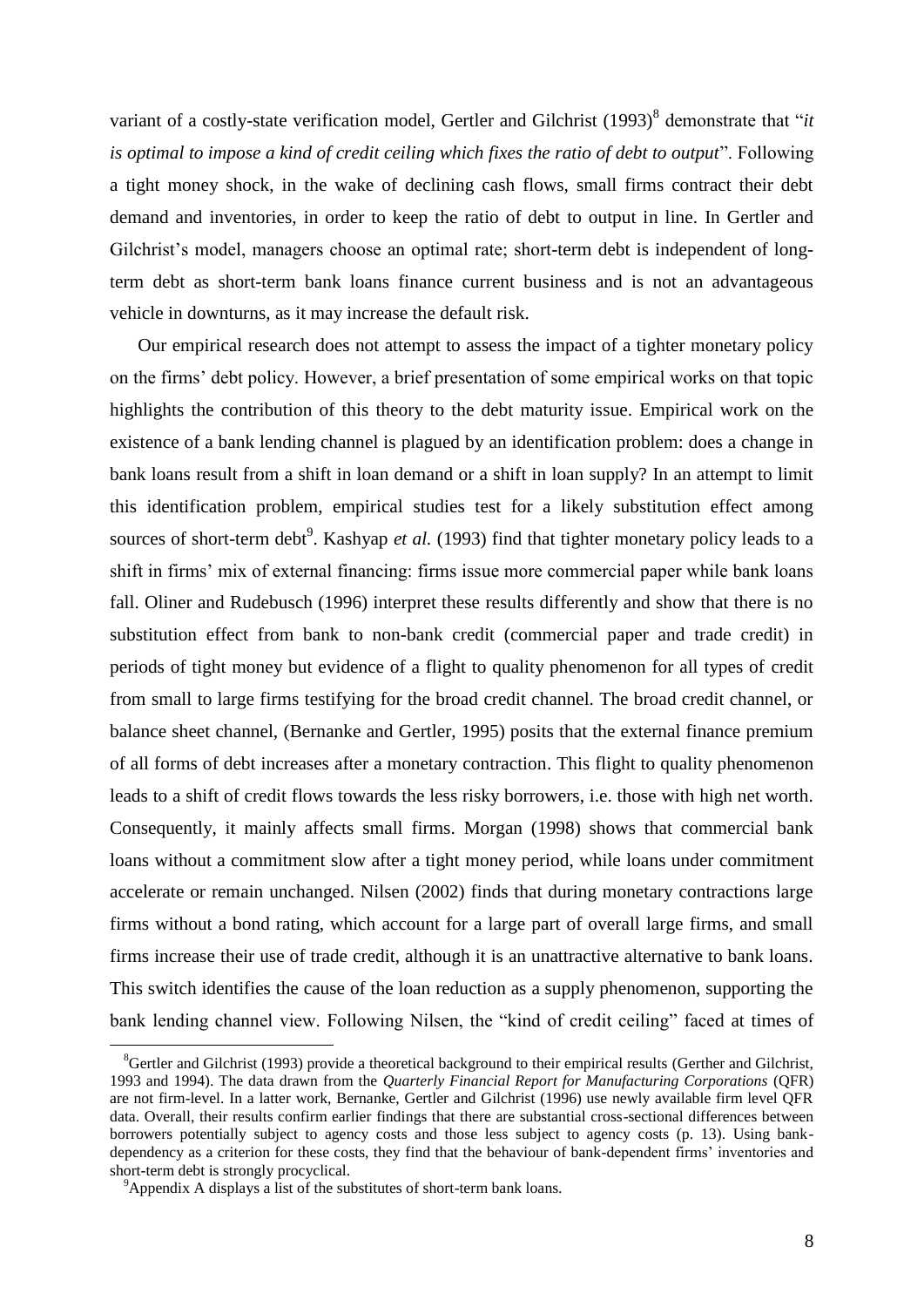tight monetary policy is no longer a target chosen by small firms but rather a constraint imposed by banks. It is the contraction of banks" loan supply that induces a decline in small and sometimes large firms" bank debt.

Although, all the studies on the credit channel do not converge, they tend to corroborate the core of the credit channel: during tight money periods, either borrowers' or investors' preferences lead to additional short-term credit being allocated to some "happy few", i.e. large firms with a bond rating or loan commitments; as a consequence, short-term credit is countercyclical for these firms, while it is pro-cyclical for the bulk of other firms<sup>10</sup>.

The two strands of the literature surveyed in this section allow to distinguish two analytical frameworks: i) according to the corporate finance view, the corporate debt maturity is a matter of choice, short- and long-term debts being analysed as substitutes which finance investment projects, ii) according to the credit channel view, short- and long-term debts are distinct vehicles which may be complementary and influenced by banks' own characteristics. Putting together these two strands of the literature brings two issues up. Firstly, the question is raised of a possible substitution or complementary effect between the two sources of debt. Secondly, is short-term debt devoted or not to finance current assets? Additional issues are raised by the credit channel theory: have banks" own characteristics an effect on the observed rate of short-term debt during a long period?

# **III. The Model**

1

In order to test which of these two frameworks is most appropriate to explain the variation of short-term bank debt, we estimate the following econometric model:

short-term bank debt, we estimate the following econometric model:  
\n
$$
ST \_BANK \_DEBT_{i,j,k,t} = \alpha + \beta_1 LT \_BANK \_DEBT_{i,j,k,t} + \beta_2 CURRENT \_ASSETS_{i,j,k,t} + \beta_3 SPREAD_{i,t} + \beta_4 FC \_TO \_CF_{i,j,k,t} + \beta_5 INTERM \_MAR \, GIN_{i,t} + \beta_6 BANK \_SOLV_{i,t} + \sum_{i=1}^5 \gamma_i DUM \_COUNT_i + \sum_{j=1}^2 \delta_j DUM \_SIZ_j + \sum_{k=1}^5 \lambda_k DUM \_SECT_k + \sum_{t=2}^T \mu_t DUM \_YEAR_t + \varepsilon_{i,j,k,t}
$$

<sup>&</sup>lt;sup>10</sup>Recently, Bougheas et al. (2006) find that firms' characteristics - size and risk - and prevailing monetary conditions are important determinants of access to short-term credit. Kashyap et al. (1993), Oliner and Rudebusch (1996), Morgan (1998) and Nilsen (2002) use U.S. data, while Bougheas et al. (2006) use U.K. data.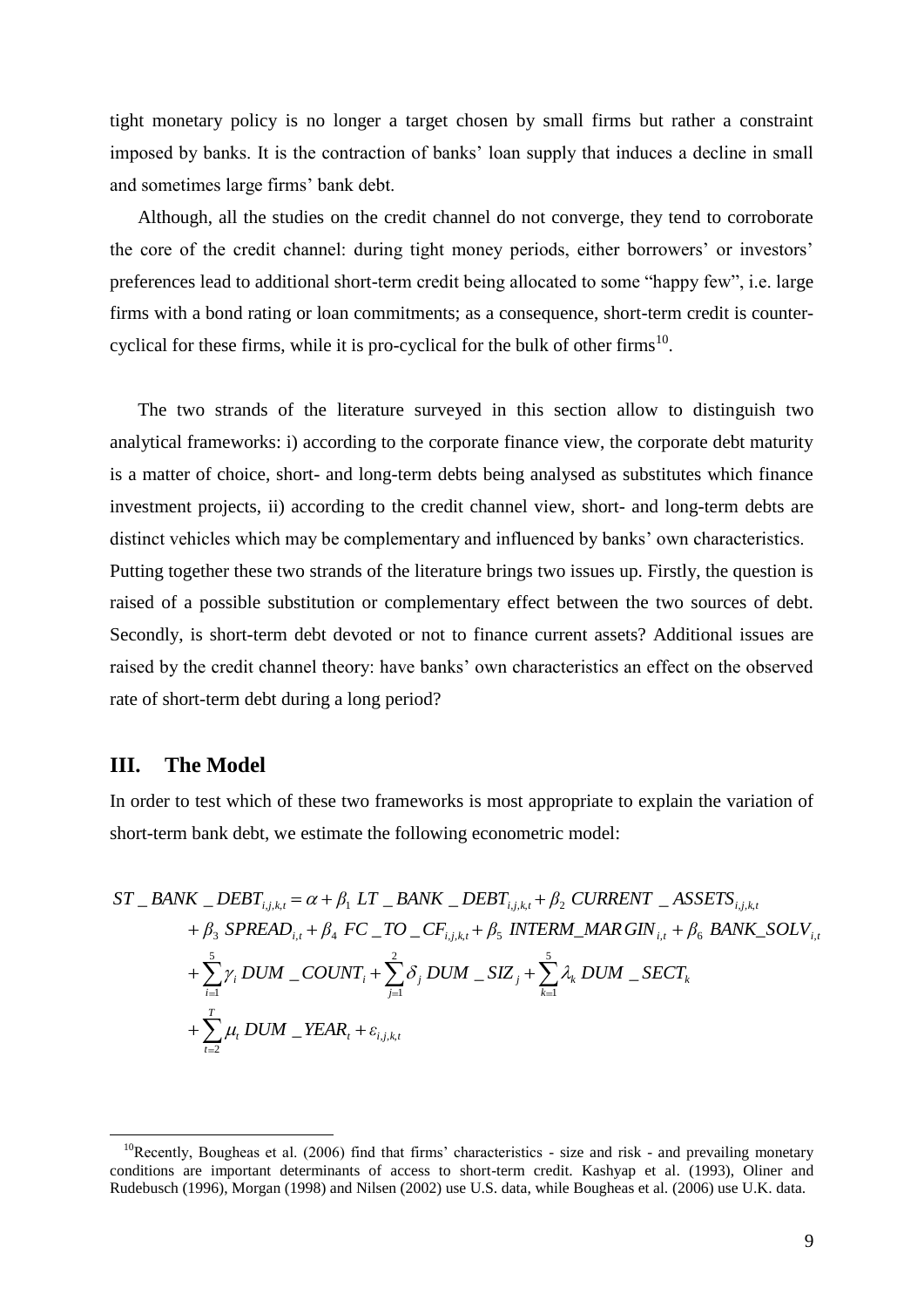The dependent variable and the explanatory variables from the BACH database (Appendix B) are disaggregated by country (*i*), industry (*k*), firm size (*j*) and year (*t*). The other variables are drawn from Eurostat and OECD"s financial accounts databases (Appendix C).

In this model, the rate of short-term bank debt as a percentage of total assets (*ST\_BANK\_DEBT*) is explained by the six following factors (see the list of variables in Appendix C). The two first variables – the rate of long-term bank debt and of current assets – are critical to deal with the question raised by the two conflicting analytical frameworks. The other explanatory variables are proxies of factors which are expected to have an impact either in one analytical framework or in the other.

#### **The long-term debt rate**

As explained in the previous section, following Myers (1977), Flannery (1985) and Diamond (1991), the debt maturity is determined by managers in order to minimize the agency problems or to minimize costs in the presence of asymmetric information. Short-term debt being analysed as a substitute for long-term debt, the long-term debt rate is likely to be endogenous and the expected sign of the parameter negative<sup>11</sup>. According to the credit channel theory, the long-term debt is not a substitute and may be complementary to short-term debt, hence the long-term debt rate is expected to have a positive impact<sup>12</sup>. The variable *LT\_BANK\_DEBT* denotes the ratio of long-term bank debt over total assets.

#### **The current assets**

<u>.</u>

In most of the corporate finance models, short-term debt is issued to finance long-term projects, independently of the assets' maturity. Choosing between short- and long-term debts according to the asset-liability maturity matching principle conflicts with the models which introduce informational asymmetries, but not with the models that explore the role of agency problems. Myers (1977) argues that maturity matching can reduce agency conflicts between equityholders and debtholders by ensuring that debt repayments are scheduled in accordance with the decline in the value of assets in place. In the credit channel literature, short-term debt is issued to fund inventory shocks. Although our model is not designed to test the reaction to

<sup>&</sup>lt;sup>11</sup>The methodological problem raised by introducing an endogenous variable among the explanatory variables is displayed in the next section.

 $12$ Apart from monetary tightenings, the short- and long-term debts should be analysed as complementary resources, both increasing as the amount of fixed and current assets grow with the output. But our model being expressed in debt-to-total liabilities or total asset ratios, this complementary effect is lessened.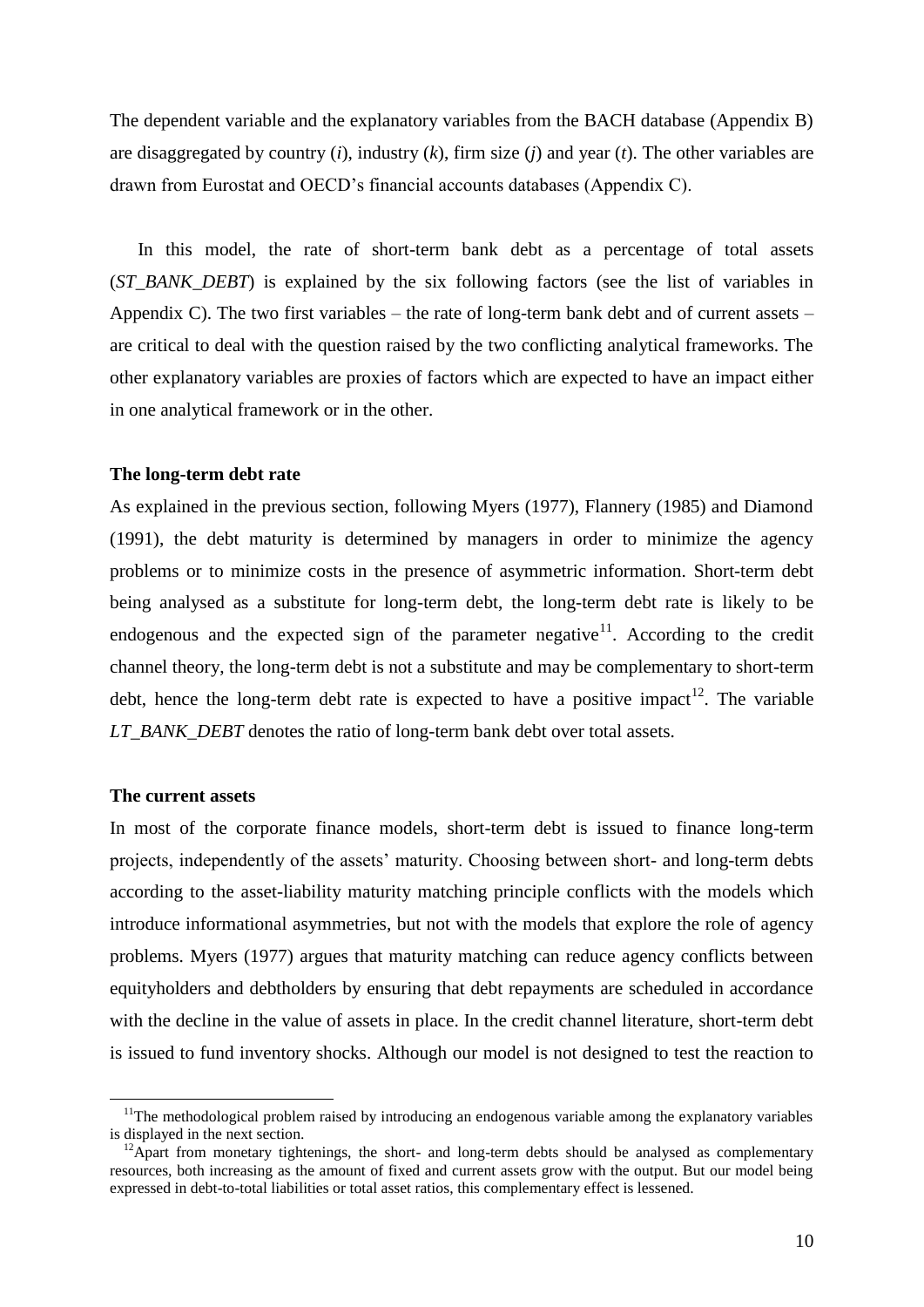an inventory shock, finding that changes in the rate of current assets affect the short-term debt rate would be congruent with this theory. The selected variable is the level of current assets and the expected sign of the parameter is positive. The variable *CURRENT\_ASSETS* denotes the ratio of current assets over total assets.

## **The interest rate spread**

In the models that explore the role of asymmetric information in debt maturity choices, lowrisk firms choose shorter maturities to reduce the financing costs. In line with this theory, borrowers" choice should be influenced by the current financing costs. Substitution between sources of finance should be sensitive to changes in relative prices, firms choosing between short- and long-term debts in an effort to time market interest rates, and the preference for borrowing on a short-term basis should rise when short rates are lower as compared to long ones. When debt maturity structure is used to test this relationship, the short-term debt rate should increase along with the spread that measures the term premium. The selected variable is the *SPREAD* - long-term rate minus short-term rate - and the expected sign of the parameter is positive. While this strand of the literature predicts a positive influence of the spread, in the credit channel literature it is controversial. Proponents of the bank lending channel, for example Bernanke and Blinder (1988), assert that firms' debt policy can be explained by banks" lending decisions, independently of the cost of capital. Finding that the spread does not play a role would support this expectation.

## **The risk of default**

1

In the literature with imperfect information, the choice of corporate debt maturity depends on borrowers' private information about their future credit rating and, in Diamond's model (1991), on the actual credit rating. In this last model, the third risk class – the lower rated firms – has less choice than the two others: those firms borrow through banks and bank loans are of relatively short term. In our database, the rate of debt issued directly to investors is close to zero, and, as a consequence, the rate of short-term debt should increase along with the risk of default. To test this relationship, the selected variable is the ratio of financial charges to cash flow, commonly used in bank credit scoring as a proxy of the default risk, and denoted  $FC\_TO\_CF$ <sup>13</sup>.

<sup>&</sup>lt;sup>13</sup>This ratio relates interest paid on financial debts to gross operating profit. In our database, interest paid on financial debts includes interest paid on other financial debt (i.e. public debt and debt with group and associated companies).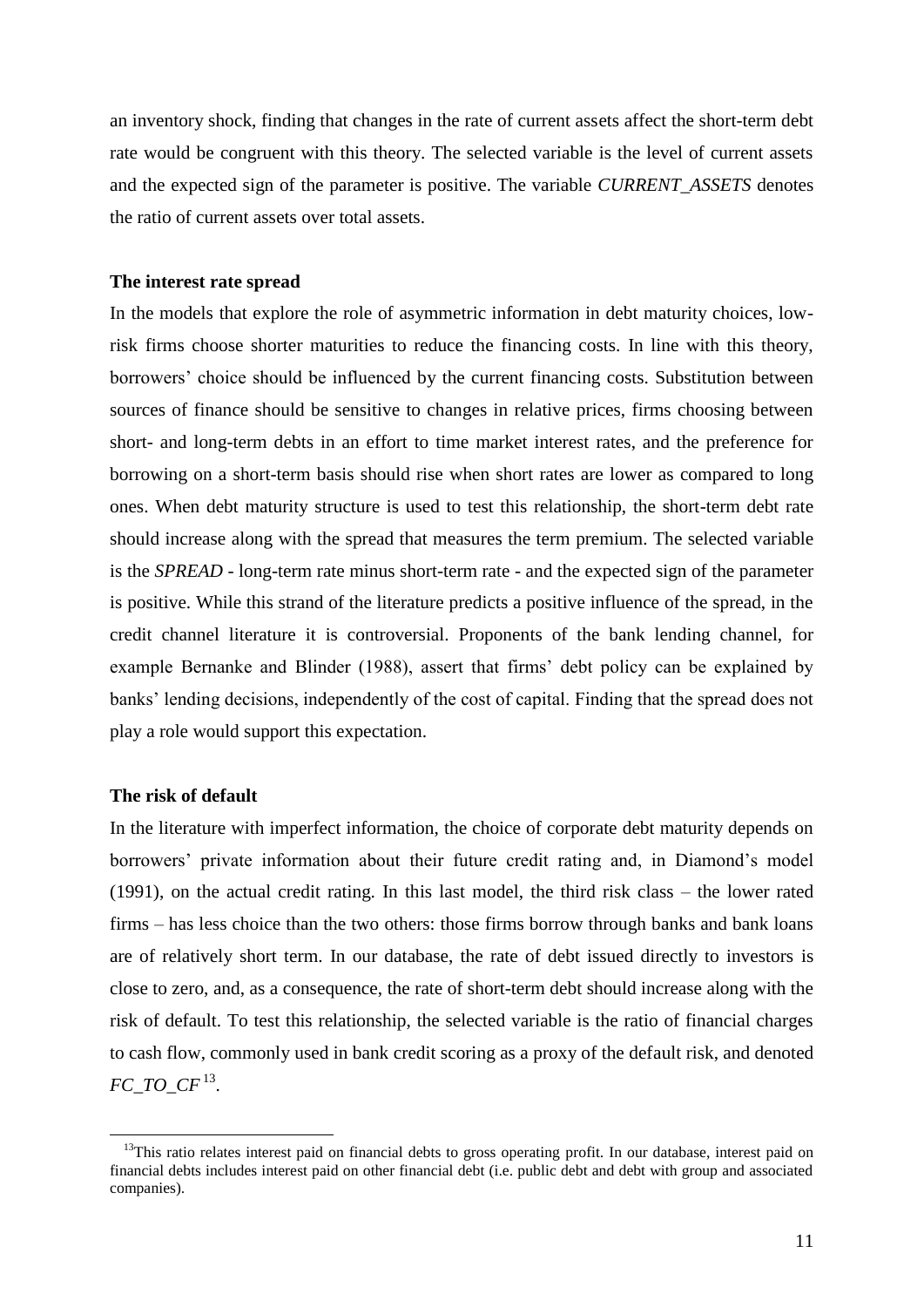In the credit channel literature, because of the flight-to-quality effect, in the early stages of downturns, riskier firms borrowing on a short-term basis would face higher credit constraints than other firms. We can infer from banks" behaviour during monetary contractions that, even in the other stages of the economic cycle, banks do not prefer shorter maturity for riskier firms and, if the default risk increases, firms would face higher costs of financing and/or credit constraints. Hence, the expected sign of the proxy of the default risk is negative.

#### **The intermediation margin and the overall bank risk management**

In the 'corporate finance' literature, the rate of corporate short-term debt is analysed as the consequence of borrowers" choices and explained by demand-side variables. In the credit channel literature, the rate of short-term debt clearly depends on banks" behaviour. Hence, two supply-side variables are introduced in our model as control variables to determine the effect of banks" policy.

The first variable tests the likely effect of banks' credit strategy. In most European countries, the banking industry has been shifting away from its traditional activity of loan making toward new activities linked with financial markets. The reliance on interest-based income – called the intermediation margin<sup>14</sup> – decreases, while new activities generate fee-based revenues. During the last decades, as European banks have become relatively less involved in loan activities, firms may have faced higher credit constraints. Such credit constraints would not be due to monetary policy but to banks" strategy. If this hypothesis is validated, then the intermediation margin should contribute to explain the rate of corporate short-term bank debt. A significant and positive value of the parameter would indicate the determinant role of this supply factor in explaining the rate of short-term corporate debt. The variable is denoted *INTERM\_MARGIN*.

Banks constraints also affect the credit policy and borrowers' behaviour, in line with the credit channel literature<sup>15</sup>. The implementation of the Basle regulation has imposed a minimum equity requirement on banks. As a second supply-side variable, we introduce the ratio of equity to bank loans that can be considered as an implicit Cooke ratio and a proxy of bank solvability. A higher ratio means that the level of equity is less binding and banks are more ready to increase their loan supply. So we expect a positive relationship. This ratio is denoted *BANK\_SOLV*.

1

<sup>&</sup>lt;sup>14</sup>This ratio relates the net interest income to the net banking income. This variable has two components: net interest income and non-interest income.

<sup>&</sup>lt;sup>15</sup>A growing subset of the credit channel literature emphasizes bank capital as a relevant constraint.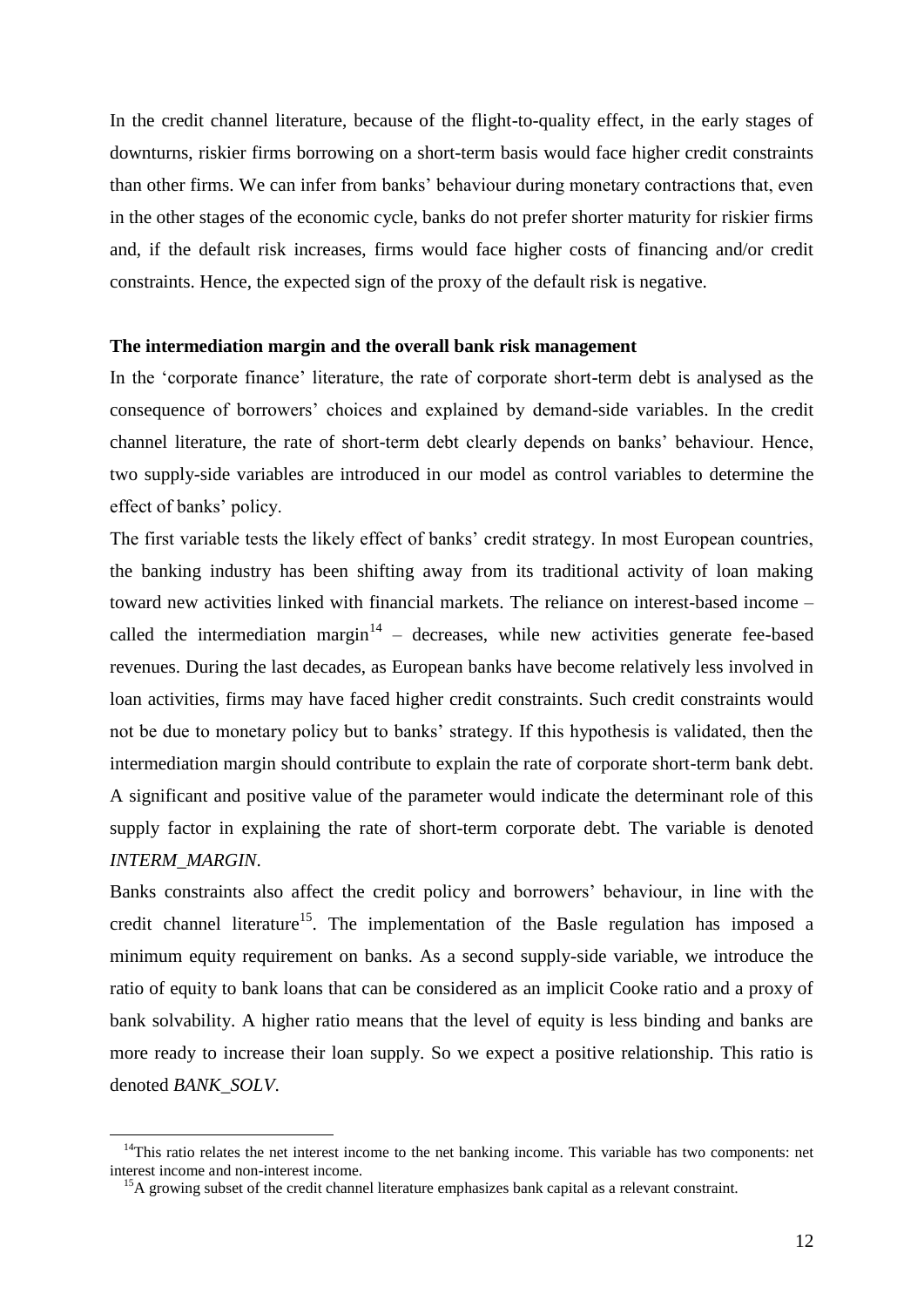## **Dummy variables**

The model also includes dummy variables as they may pick up an influence that is not already captured by our other explanatory variables. We include four types of dummy variables in order to take into account the size, the country, the industry sector and the year.

### **Summary of empirical predictions**

If short-term debt is used in order to solve agency or informational problems, then a negative impact of long-term debt ratio is expected while the spread and the ratio of financial charges to cash flow are supposed to have a positive effect on the demand of short-term bank debt. In accordance with the credit channel theory, short-term debt should increase as the level of current assets increases and the two variables that characterize banks' activity – the intermediation margin ratio and the proxy for bank solvability – should have a positive effect on corporate short-term debt. Table 4 (infra) summarizes these predictions.

# **IV. Data Presentation**

## **The data**

<u>.</u>

The data used to test our model come from three sources. The source of firm data is the BACH database which provides comparable data on the annual accounts of non-financial companies in European countries, broken down by major activity sector and by size (see Appendix B)  $^{16}$ . Accounts are harmonized through a common layout based on the Fourth Council Directive of 1978. All the variables are expressed as a percentage of the total balance sheet. Having selected countries for which all observations of our variables were available, our sample includes six countries (Austria, Belgium, France, Germany, Italy and Spain), three sizes and six industries (manufacturing; electricity, gas and water supply; construction; wholesale and retail trade; hotels and restaurants; transport, storage and communication) $17$ .

<sup>&</sup>lt;sup>16</sup>The BACH database is the result of a co-operation between the European Commission and the European Committee of Central Balance-sheet data offices. The coverage of the sample firms of the BACH database is assessed by Cobham (2004), it is exhaustive for Belgium. BACH also includes U.S. and Japan data, but their comparability with European data is more limited.

 $17$ Small Austrian firms are excluded from our sample because of the poor quality of the data.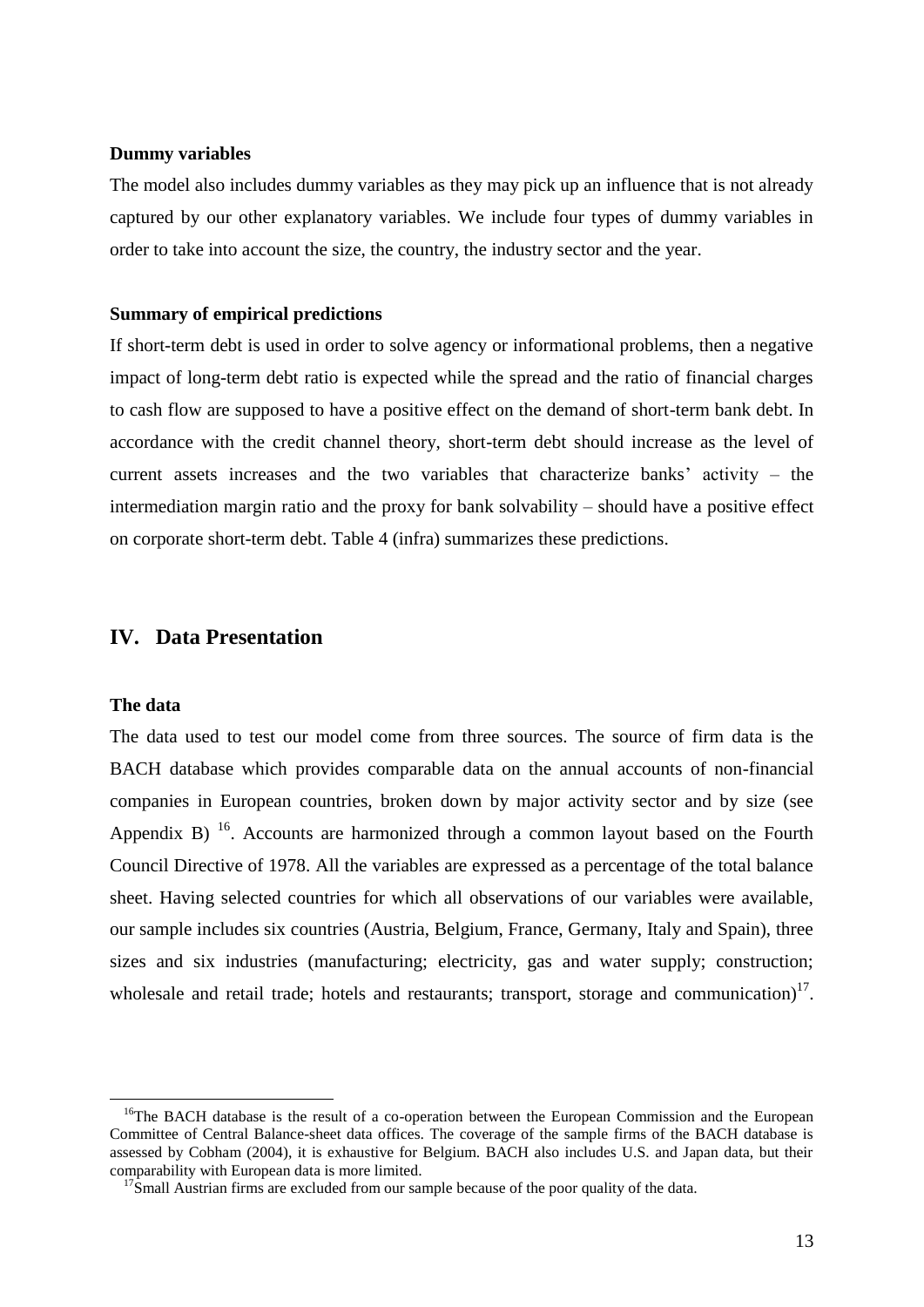Our empirical study covers the period 1989 through  $2003<sup>18</sup>$  and our "firm" database has 1,285 observations.

Most of the firm-level databases that cover several countries are limited to listed firms. Panel data such as Compustat typically restrict attention to publicly listed firms, and therefore under-represent small firms. This is not the case of the BACH database as basic data are collected from official national institutions with a department akin to a central balance-sheet data office in order to provide a reasonably good coverage rate, notably for small firms. The database does not provide individual data but semi-aggregated data. The use of semiaggregated data instead of individual data has its advantages and disadvantages. It induces a loss of information but an improvement in the data quality. It is more congruent with the use in our model of aggregated data to characterize the credit supply.

# **Descriptive statistics**

<u>.</u>

Table 1 displays the lower and higher values of the short-term bank debt rate at the beginning and the end of the period.

|        | 1989                    |             | 2003       |             |  |
|--------|-------------------------|-------------|------------|-------------|--|
|        | lower rate<br>(country) | higher rate | lower rate | higher rate |  |
| Small  | 5.2                     | 19.2        | 3.1        | 18.1        |  |
|        | (France)                | (Italy)     | (France)   | (Italy)     |  |
| Medium | 8.0                     | 19.3        | 4.1        | 17.0        |  |
|        | (France)                | (Italy)     | (France)   | (Italy)     |  |
| Large  | 3.1                     | 17.4        | 1.1        | 9.7         |  |
|        | (Germany)               | (Italy)     | (Spain)    | (Italy)     |  |

### TABLE 1

*Short-term debt rate by firm size*

*Notes*: The table displays the lower and the higher value of the short-term debt rate for manufacturing firms by size in 1989 and 2003, respectively the beginning and the end of the period under review. The country in which these lower and higher values are observed is in brackets. Data are from the BACH database. All values are expressed as a percentage of total assets.

In 2003, the end of the period under review, using the BACH database, for manufacturing firms, the lowest rate of short-term bank debt over total assets was observed for the large Spanish firms (1.1%), while the highest rate was reached by the Italian small firms  $(18.1\%)^{19}$ .

<sup>&</sup>lt;sup>18</sup>In the case of medium-sized Austrian firms and large Belgian firms, the number of years for which data are available is smaller, with respectively 11 and 9 years.

<sup>&</sup>lt;sup>19</sup>In the BACH database, ratios are computed with semi-aggregated items hence they are ratios of average and not averaged ratios. As a consequence, descriptive statistics have to be calculated by size, industry and country; for this reason, only data from manufacturing firms are reported in Table 1 and Appendices D and E.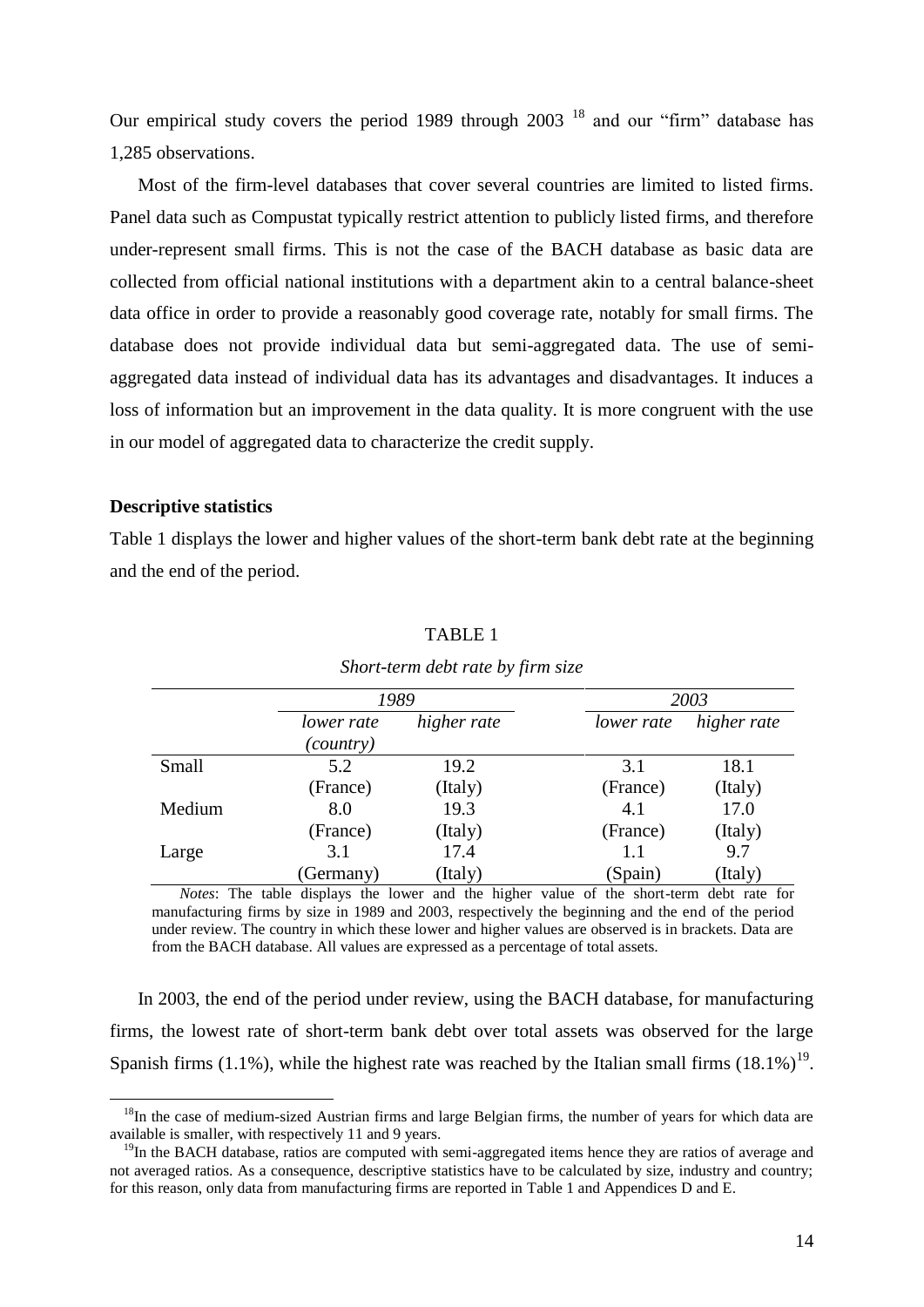Mean values for the overall period, in the case of manufacturing firms, rank from 2.8% for the large German firms to 19.1% for the small Italian firms (Appendix D).

The statistical analysis of our sample is displayed in Appendix D (Tables D1 and D2 display statistics of BACH variables and Table D3 displays statistics on aggregated variables). Descriptive elements are given in the following paragraphs. They are limited to the case of the manufacturing firms.

Small and medium-sized firms(SMEs) rely more than their larger counterparts on shortterm debt but, as this hierarchy is also observed with long-term debt (Appendix E), the ratio short-term debt over long-term debt is higher for SMEs than for large ones in only three countries. The level of current assets is high, especially for SMEs. Whatever the size and the country, the standard deviation of this variable is low, while the standard deviation of the variable financial charges to cash flow is high.

The ratio of short-term bank debt has declined during the period under review, but in the case of the Italian SMEs. At the beginning of the period, in all the countries, the spread was negative or close to zero. This relatively infrequent negative sign was the consequence of the monetary policy which aimed at reducing the rate of inflation as a condition for preparing the European Monetary Union (EMU). In the 2000s, the spread has become positive and displays similar values of around 2% in all the countries as they are members of the EMU. In all the sample countries except Germany, the intermediation margin as a percentage of net banking income (NBI) has decreased during the selected period. In France, interest-based revenues which reached 80% of NBI in 1990 are no longer the main source of banking income. In the other countries, the decline is noticeable even if not so dramatic. The ratio that relates the bank capital and reserves to bank loans, and assesses the bank solvability, has increased during the period under review in all the countries but Spain.

# **V. Estimation methods and results**

## **Methodological issues**

We address a classical econometric problem. The estimators of the regression coefficients can have omitted variable bias. Recall that, in the BACH database, observational unit or entity has three dimensions (country, industry, size) and is observed at several years. In our regressions, the introduction of dummy variables allows us to control for omitted variables that are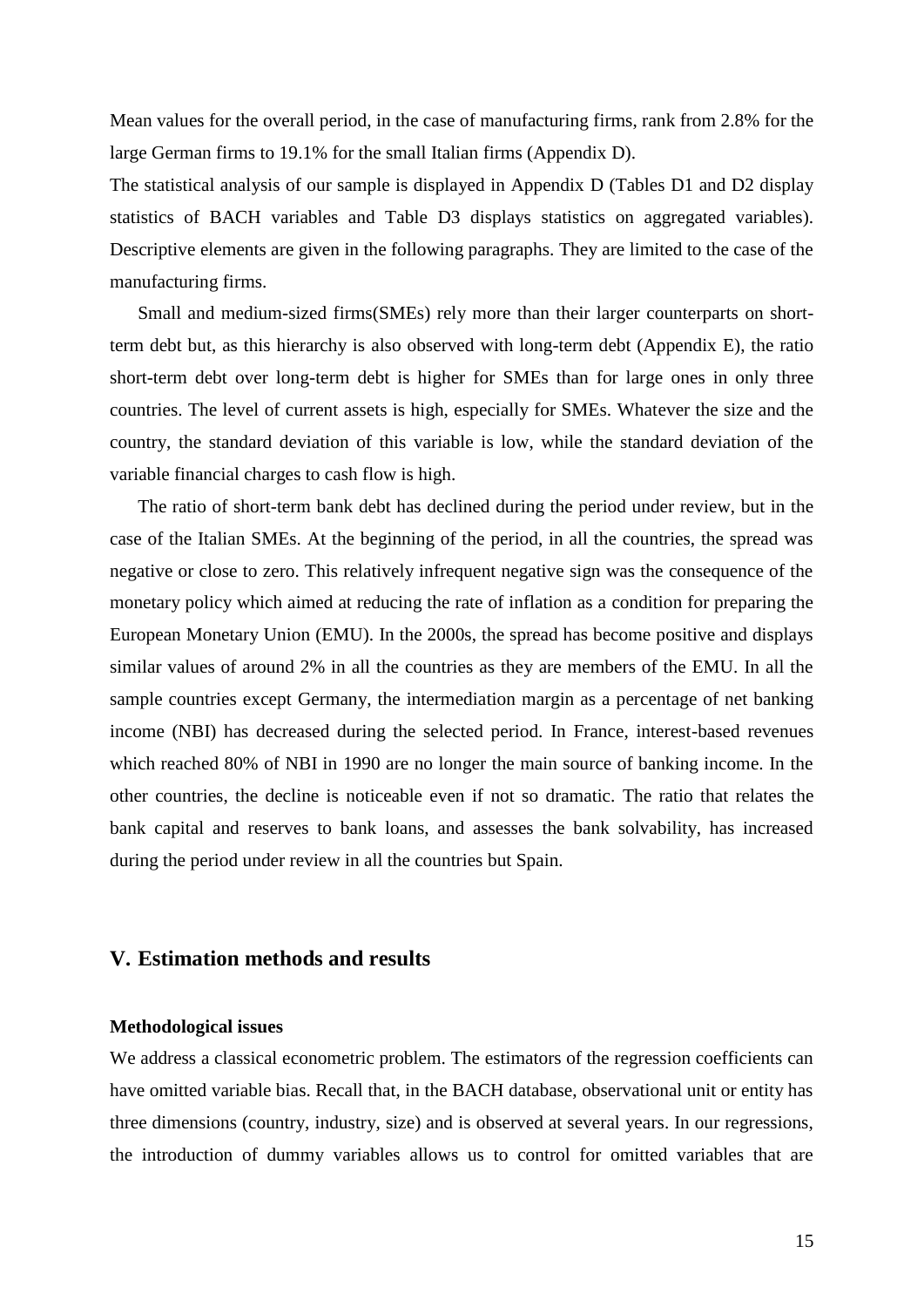constant over three of the four dimensions. At this first step, the estimated model is a regression model written in terms of an intercept and four sets of binary variables or dummies<sup>20</sup>. The least-squares dummy variable (LSDV) estimator yields the within or fixed effect estimator for  $\beta^{21}$ .

We address a second econometric problem. Recall that, in accordance with the corporate finance analytical framework, firms are expected to co-determine their ratios of short- and long-term debts, so the long-term debt rate is likely to be endogenous. In accordance with the credit channel analytical framework, the rate of current assets is expected to be sensitive to a monetary policy change. It follows that these two explanatory variables are expected to correlate with the error term  $\varepsilon_{i,j,k,t}$ . If so, estimation by Ordinary Least Squares (OLS) is not consistent for the regressors of these variables but this problem can be solved by introducing instrumental variables (IV) that allow for estimating the parameters of the endogenous regressors<sup>22</sup>. In order to be valid, IV must not be correlated with the error term and must be correlated with the endogenous explanatory variable. The instruments in the estimation of our model are lagged variables, which are commonly used as IV as they plausibly satisfy the two conditions of validity.

However, this choice triggers a third econometric problem. We know that the LSDV estimator of  $\beta$  turns out to equal the within or fixed effects estimator. This last estimator measures the association between individual-specific deviations of regressors from their timeaveraged values and individual-specific deviations of the dependent variable from its timeaveraged value. As a consequence, lagged IV would also correlate with the error term and the IV estimator would not be consistent. The number of years being not large, the model has to be estimated in another way. We control for the possible endogeneity of the regressors and solve this third problem by using a first difference GMM approach.

The equation to be estimated, in matrix notation, takes the general following form:

$$
y_{i,j,k,t} - y_{i,j,k,t-1} = (x_{i,j,k,t} - x_{i,j,k,t-1})' \beta + z'_t \gamma + (\varepsilon_{i,j,k,t} - \varepsilon_{i,j,k,t-1}),
$$

where *y* denotes the dependent variable, *x* the vector of explanatory variables and *z* the vector of dummy variables.

<u>.</u>

<sup>&</sup>lt;sup>20</sup>For a given set of dummies, we must drop one binary variable to avoid the well known *dummy variable trap*, otherwise one of the regressors would be a perfect linear combination of the other regressors. This is the reason why the summation for each set of dummy variables runs up to *n-1*.

 $21$ <sup>21</sup> This is a special case of the so-called Frisch-Waugh theorem.

 $22$ As we use an IV method, the parameters are Two Stage Least Squares (2SLS) estimates obtained as follows: in a first step, we regress the endogenous variable on all exogenous variables by OLS; in a second step, we estimate by a Least Squares method the parameters of the regression after replacing the endogenous variable by the estimate from the first step.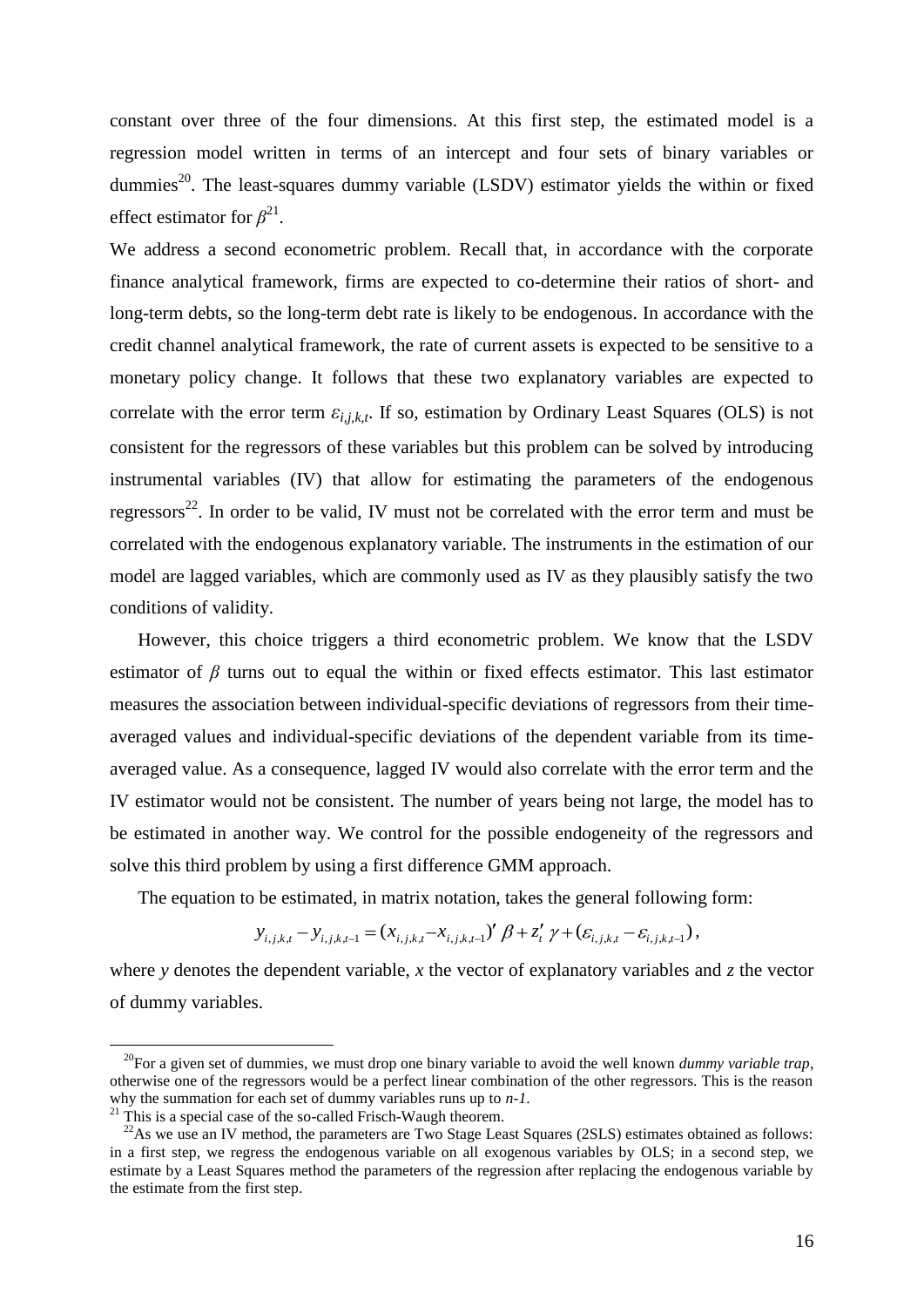## **Estimation Results**

<u>.</u>

Firstly, regressions are performed on the original dataset, observations having four dimensions (size, industry, country, time). Table 2 reports the relationship between the rate of short-term bank debt and their explanatory variables for firms in the original dataset. Regression is run with all the variables of the model (column 1), then insignificant variables are dropped (columns 2 and 3). Seven lagged variables of one, two or three periods are used as instruments. Their validity can be tested through a Sargan test of overidentification which measures whether the instruments are orthogonal to the error term<sup>23</sup>. The Sargan statistic (0.58) is much lower than the critical value of a  $\chi^2$  distribution with 5 degrees of freedom (11.07). To be valid, an instrument also has to be relevant<sup>24</sup>. Two methods are used to check the relevance. Correlation with the endogenous regressors is assessed by an examination of the significance of the excluded instruments in the first-stage regression. We report the pvalue of the overall F-statistic from the first-stage regression. The low values indicate that the models of the first-stage regression are always significant.

The 2SLS estimates yield two similar results: the rate of long-term bank debt and the rate of current assets have always a positive and highly significant impact on the rate of short-term bank debt. There is no evidence of a substitution effect between short- and long-term debts. Our results are in line with the credit channel literature which posits that short-term debt increases along with the current assets and that long-term debt may be a complementary resource. The OLS estimates yield quite distinct results. Large differences between OLS and 2SLS estimates can be interpreted as evidence of endogeneity.

Secondly, in order to test the robustness of our results, the original dataset is reconfigured as a classical panel structure, observations only having two dimensions (*i*,*t*) (*i* aggregates three of the four dimensions, i.e. size, industry and country). Using a first-difference approach allows to control firm-specific and time-invariant effects, and the possible endogeneity of the regressors. Table 3 reports the relationship between the rate of short-term bank debt and their explanatory variables for firms in the panel dataset. The same tests are used to know if the instruments are both valid and relevant. The Sargan test for overidentifying restriction has a p-

<sup>&</sup>lt;sup>23</sup>The Sargan test is a specification test used to assess the validity of instruments included in models estimated by instrumental variables (IV), as the instruments must not correlate with the error term. The model is overidentified with seven instruments and two likely endogenous variables. Degrees of freedom are equal to the number of instruments less the number of endogenous variables.

<sup>&</sup>lt;sup>24</sup> There is no well established formal test of weak instruments, especially in the case of multiple regressors with more than one endogenous variable (Baum et al., 2003).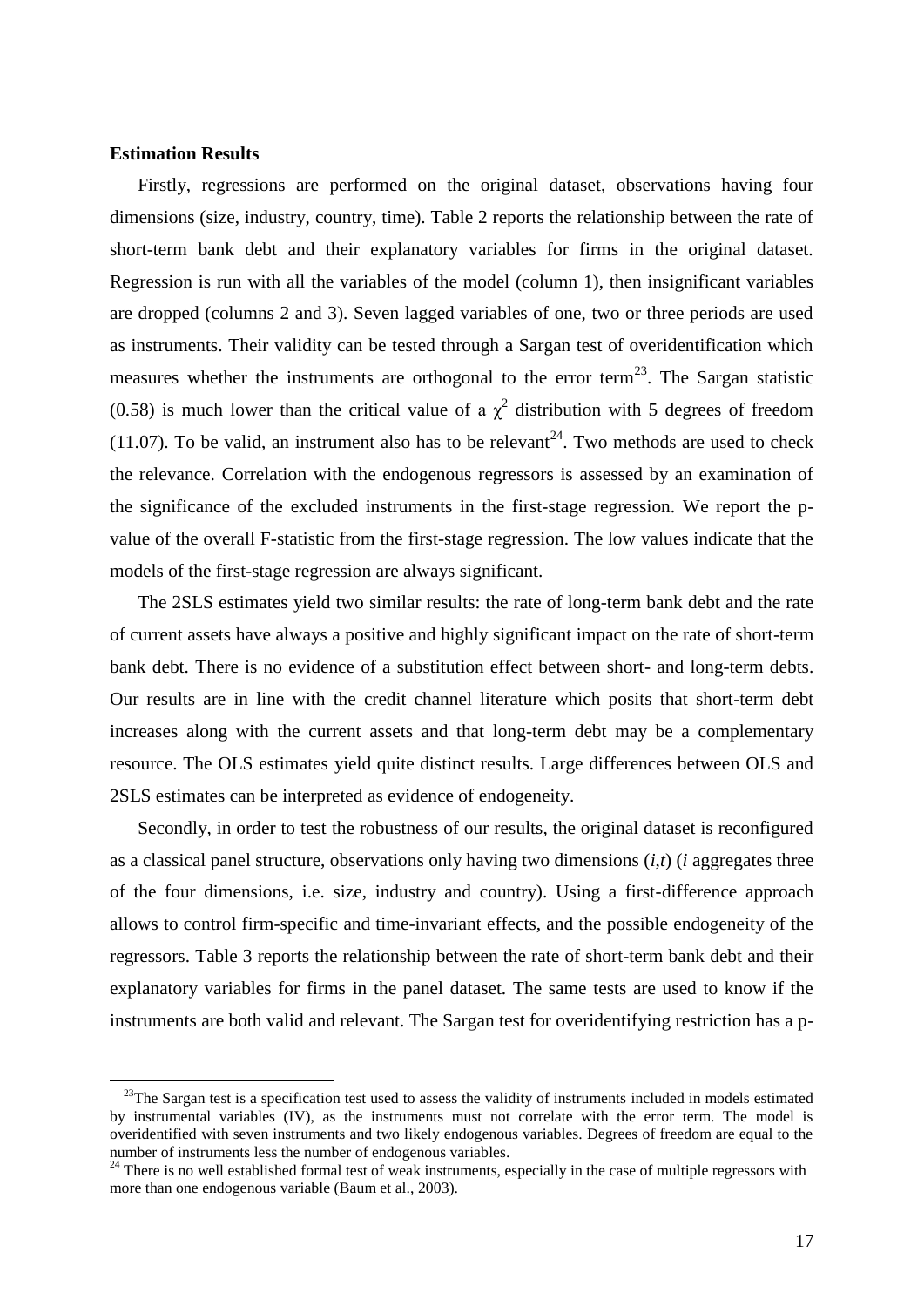value much higher than 0.05. The p-values of the overall F-statistic validate the first-stage regression models.

|                                 | 1                      |                                                 | $\overline{2}$         |                                                 | 3                      |                                                   |
|---------------------------------|------------------------|-------------------------------------------------|------------------------|-------------------------------------------------|------------------------|---------------------------------------------------|
|                                 | <b>OLS</b>             | 2SLS                                            | <b>OLS</b>             | 2SLS                                            | <b>OLS</b>             | 2SLS                                              |
| LT_BANK_DEBT                    | $-0.106***$<br>(0.022) | $0.394***$<br>(0.146)                           | $-0.104***$<br>(0.022) | $0.394***$<br>(0.143)                           | $-0.107***$<br>(0.022) | $0.444***$<br>(0.166)                             |
| <b>CURRENT_ASSETS</b>           | 0.015<br>(0.018)       | $0.352***$<br>(0.099)                           | 0.015<br>(0.018)       | $0.353***$<br>(0.098)                           | 0.023<br>(0.017)       | $0.348***$<br>(0.087)                             |
| <b>SPREAD</b>                   | $0.231***$<br>(0.104)  | $0.298**$<br>(0.142)                            | $0.243***$<br>(0.103)  | $0.300**$<br>(0.141)                            | 0.093<br>(0.094)       | 0.105<br>(0.131)                                  |
| FC TO CF                        | 0.001<br>(0.002)       | 0.000<br>(0.002)                                |                        |                                                 |                        |                                                   |
| <b>INTERM_MARGIN</b>            | 1.635<br>(1.617)       | 0.240<br>(2.236)                                |                        |                                                 |                        |                                                   |
| <b>BANK_SOLV</b>                | 12.555<br>(9.624)      | 20.410<br>(13.206)                              | 13.484<br>(9.565)      | 20.553<br>(13.099)                              |                        |                                                   |
| Number of<br>observations       | 839                    | 839                                             | 839                    | 839                                             | 925                    | 925                                               |
| Sargan                          |                        | 0.58<br>$\chi^2$ (5) <sub>0.05</sub> =<br>11.07 |                        | 0.58<br>$\chi^2$ (5) <sub>0.05</sub> =<br>11.07 |                        | 0.76<br>$\chi^2$ (5) <sub>0.05</sub><br>$= 11.07$ |
| p-values of the F-<br>statistic |                        |                                                 |                        |                                                 |                        |                                                   |
| <i>LT_BANK_DEBT</i>             |                        | < 0.0001                                        |                        | < 0.0001                                        |                        | < 0.0001                                          |
| <b>CURRENT ASSETS</b>           |                        | 0.0002                                          |                        | < 0.0001                                        |                        | < 0.0001                                          |

TABLE 2

*First-differences GMM-IV estimator, original dataset with four dimensions (i,j,k,t)*

The dependent variable is the short-term debt rate. The table reports the OLS and 2SLS estimates of regressors in first-difference estimator (proc model under SAS). The variables *LT\_BANK\_DEBT* and *CURRENT\_ASSETS* are endogenous. Instruments include the following variables in first-difference: *LT\_BANK\_DEBT*<sub>*it-3*</sub>, *LT\_BANK\_DEBTi,t-4*, *CURRENT\_ASSETSi,t-2*, *CURRENT\_ASSETSi,t-3*, *CURRENT\_ASSETSi,t-4*, *SPREADi,t-1, SPREADi,t-2*, *SPREADi,t-3*, exogenous variables and country, industry, size and time dummies. Estimates of country, industry, size and time dummies are not reported. Standard errors are in brackets. Significance at the 10%, 5% and 1% levels is denoted by \*, \*\*, and \*\*\*, respectively.

Column 1 of Table 3 presents regression results with all the explanatory variables which is not the case of the remaining columns. Results are qualitatively the same for the two variables of interest than previous results reported in Table 2. The ratios of current assets and of longterm bank debt contribute significantly to the explanation of short-term debt, with a positive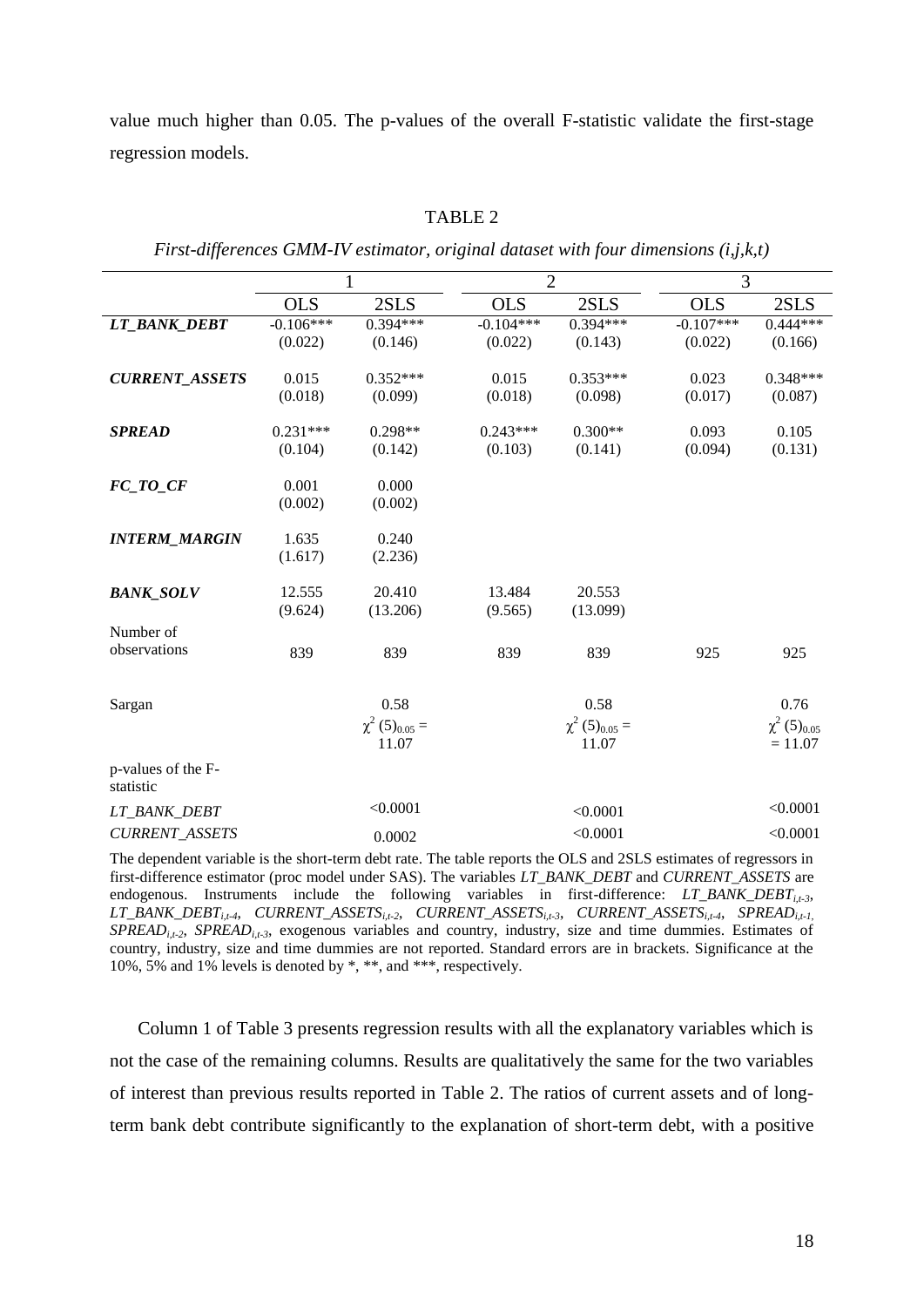sign. There is no evidence of a substitution effect while the impact of current assets is  $robust^{25}$ .

|                             | 1          | $\overline{2}$                                                                                                | 3          | $\overline{4}$                       |
|-----------------------------|------------|---------------------------------------------------------------------------------------------------------------|------------|--------------------------------------|
| LT_BANK_DEBT                | $0.622***$ | $0.624***$                                                                                                    | $0.615***$ | $0.594***$                           |
|                             | (0.260)    | (0.260)                                                                                                       | (0.267)    | (0.274)                              |
| <b>CURRENT_ASSETS</b>       | $0.393***$ | $0.394***$                                                                                                    | $0.386***$ | $0.394***$                           |
|                             | (0.139)    | (0.140)                                                                                                       | (0.146)    | (0.123)                              |
| <b>SPREAD</b>               | 0.198      | 0.195                                                                                                         |            | $-0.043$                             |
|                             | (0.162)    | (0.162)                                                                                                       |            | (0.138)                              |
| $FC\_TO\_CF$                | 0.001      |                                                                                                               |            |                                      |
|                             | (0.003)    |                                                                                                               |            |                                      |
| <b>INTERM_MARGIN</b>        | 2.813      | 2.786                                                                                                         |            |                                      |
|                             | (2.307)    | (2.305)                                                                                                       |            |                                      |
| <b>BANK_SOLV</b>            | 33.419***  | 33.442***                                                                                                     | 28.464***  |                                      |
|                             | (15.420)   | (15.432)                                                                                                      | (14.477)   |                                      |
| Number of observations      |            |                                                                                                               |            |                                      |
|                             | 837        | 837                                                                                                           | 837        | 921                                  |
| Number of groups            | 90         | 90                                                                                                            | 90         | 90                                   |
| Sargan                      | 1.83       | 1.83                                                                                                          | 1.56       | 2.91                                 |
|                             |            | $\chi^2$ (5) <sub>0.05</sub> = 11.07 $\chi^2$ (5) <sub>0.05</sub> = 11.07 $\chi^2$ (3) <sub>0.05</sub> = 7.81 |            | $\chi^2$ (5) <sub>0.05</sub> = 11.07 |
| p-values of the F-statistic |            |                                                                                                               |            |                                      |
| LT_BANK_DEBT                | 0.0089     | 0.0079                                                                                                        | 0.0025     | 0.0089                               |
| <b>CURRENT ASSETS</b>       | 0.0000     | 0.0000                                                                                                        | 0.0000     | 0.0000                               |

TABLE 3

The dependent variable is the short-term debt rate. All specifications are estimated using the Andersen-Hsiao mator (xtivreg under Stata). The variables *LT\_BANK\_DEBT* and *CURRE* endogenous. Instruments include the following variables in first-difference: *LT\_BANK\_DEBT*<sub>*i,t-2*</sub>, *LT\_BANK\_DEBTi,t-3*, *CURRENT\_ASSETSi,t-1*, *CURRENT\_ASSETSi,t-2*, *CURRENT\_ASSETSi,t-3*, *SPREADi,t-2*, *SPREADi,t-3*, exogenous variables and time dummies. Estimates of time dummies are not reported. Standard errors are in brackets. Significance at the 10%, 5% and 1% levels is denoted by \*, \*\*, and \*\*\*, respectively.

The proxy of the risk of default, i.e. the ratio of financial charges to cash flow (*FC\_TO\_CF*), is never significant. For the other explanatory variables, results from the two estimation techniques, reported in Tables 2 and 3 respectively, are not similar. Firms' behaviour is influenced by the current financing costs – the interest rate spread – but this

<u>.</u>

<sup>&</sup>lt;sup>25</sup> The model was also estimated on the original dataset and level observations, these two variables were significant with a positive coefficient.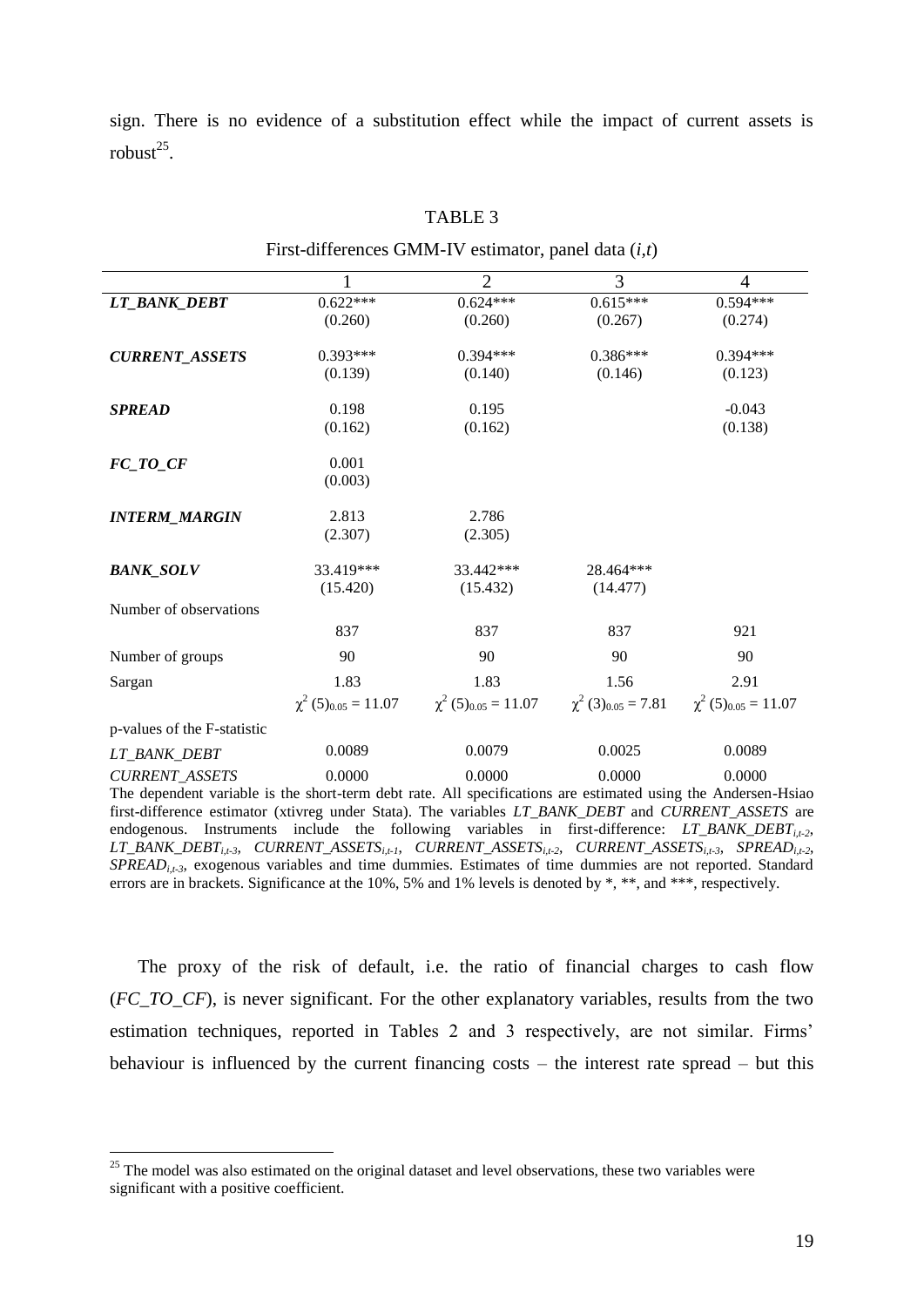result is only obtained with the original dataset and is not robust<sup>26</sup>. Supply variables have been introduced as control variables to capture the likely effect of banks" lending decisions. As indicated in Tables 2 and 3, the estimated coefficients of the two variables of interest are not modified when the supply variables are dropped. When the model is tested on the original dataset, supply variables are never significant. When it is tested on panel data, results reported in Table 3 show that the variable used as a proxy for bank"s solvability (*BANK\_SOLV*) has, as expected, a highly significant and positive effect while the coefficient of the interest rate spread (*SPREAD*) is never significant. These last results deserve interest. We expect the sensitivity of short-term bank debt use to differ with the size, smaller firms facing higher informational problems than larger ones. Although the effect of informational problems cannot be directly observed, it was controlled by using size dummies in the regressions run with the original data set (Table 2). In the regressions performed on panel data, the size effect, along with the industry and the country, is no more controlled by dummies and is not controlled by the estimation method when this effect is time-varying. The positive impact of bank solvability becomes significant and this supply variable dominates the impact of relative prices which ceases to be significant with the new specifications.

TABLE 4

| Rate of short-term bank debt | Corporate finance theory | Credit channel theory | <b>Empirical results</b> |
|------------------------------|--------------------------|-----------------------|--------------------------|
| Rate of long-term bank debt  |                          |                       |                          |
| Rate of current assets       | n. 1.                    |                       |                          |
| Interest spread              |                          | $+$ or n. i.          | $+$ or n. s.             |
| Risk of default              |                          |                       | n. s.                    |
| Intermediation margin        | n.1.                     |                       | n. s.                    |
| Bank solvability             | n. 1.                    |                       | $+$ or n. s.             |
|                              |                          |                       |                          |

*Predictions and empirical results*

n. i.: no impact.

<u>.</u>

To sum up, our most important empirical results are the following: the corporate shortterm debt ratio is sensitive to current business and is not a substitute to the long-term debt ratio, in accordance with the credit channel theory. They do not validate the analytical framework of the corporate finance theory which assumes that when funding investment projects, corporate managers choose between these two financial resources, as if they were substitutes. Table 4 summarizes predictions and results.

 $26$  When the variable indicating banks solvability is dropped, the variable spread becomes insignificant (Table 2, column 3).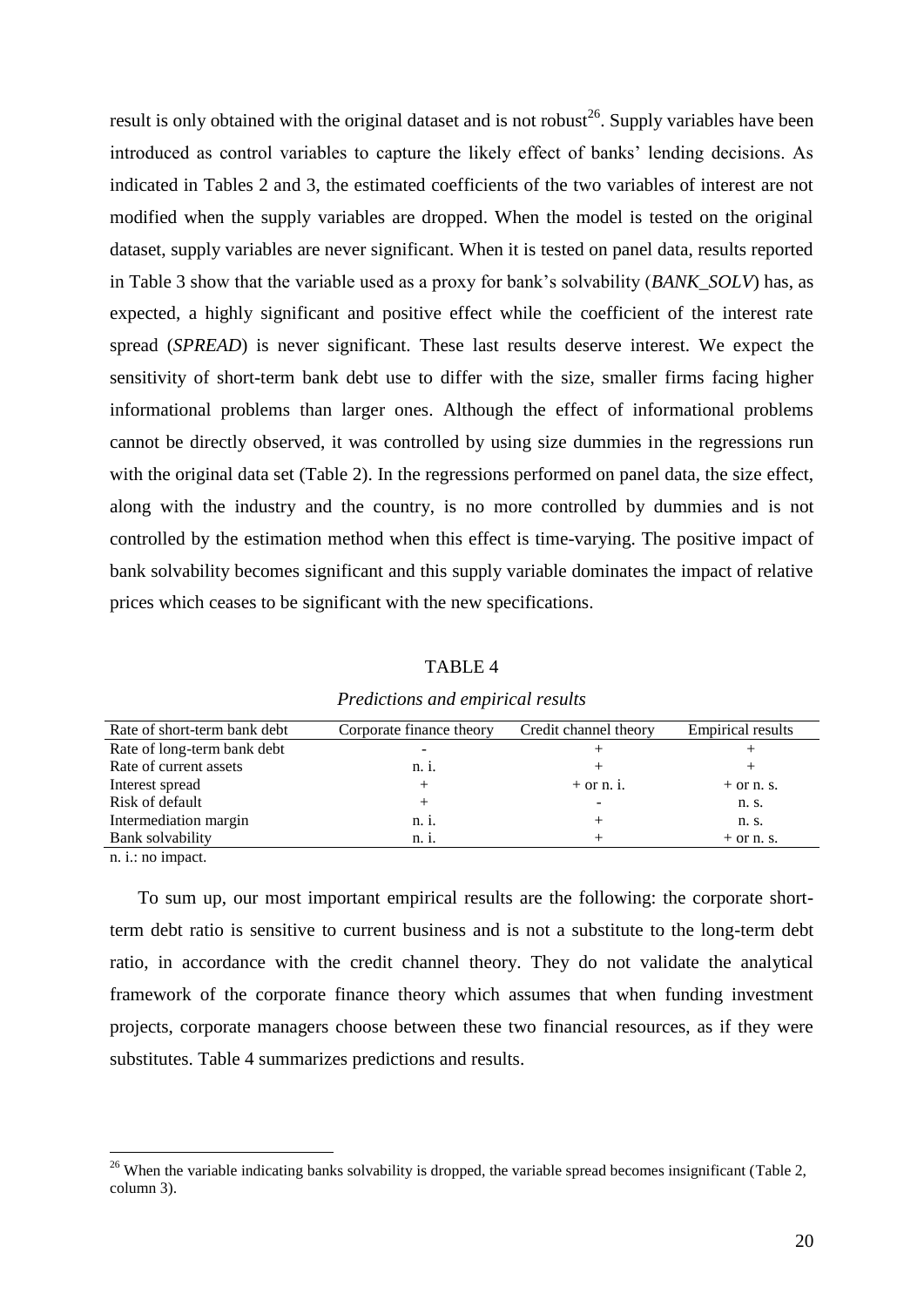# **VI. Conclusion**

In this paper we aim to confront two distinct analytical frameworks – the corporate finance theory and the monetary policy transmission literature – to investigate the short-term bank debt determinants.

We estimate a model that explains the short-term debt rate, measured as the rate of shortterm bank loans as a percentage of total assets, using semi-aggregated data from the BACH database of corporate accounts for six Continental European countries in the period 1989- 2003. We first estimate our model using a GMM estimator in first-differences on the original four-dimension dataset and then on classical panel data. In our model, two explanatory variables are critical: the long-term bank debt and current assets. In the corporate finance theory short-term and long-term debts would be substitutes, short-term debt being a vehicle able to finance any kind of assets. The credit view considers short- and long-term debts as distinct vehicles that may be complementary, and the former should be devoted to finance current assets. Hence long-term bank debt and current assets are likely to be endogenous.

Our findings lead to the conclusion that short-term bank debt should be better analysed as a specific vehicle that finances current assets, especially inventories, as is the case in the literature on monetary policy transmission than as a target chosen by managers who minimise explicit costs and/or agency and information costs. Yet, the corporate finance theory predictions cannot be easily tested. Indeed, short- and long-term are subjective concepts, short-term debt is analysed as a subset of long-term debt and the duration of the loan is left undefined, while in our study short-term debt is empirically defined as bank debt with maturity under one year.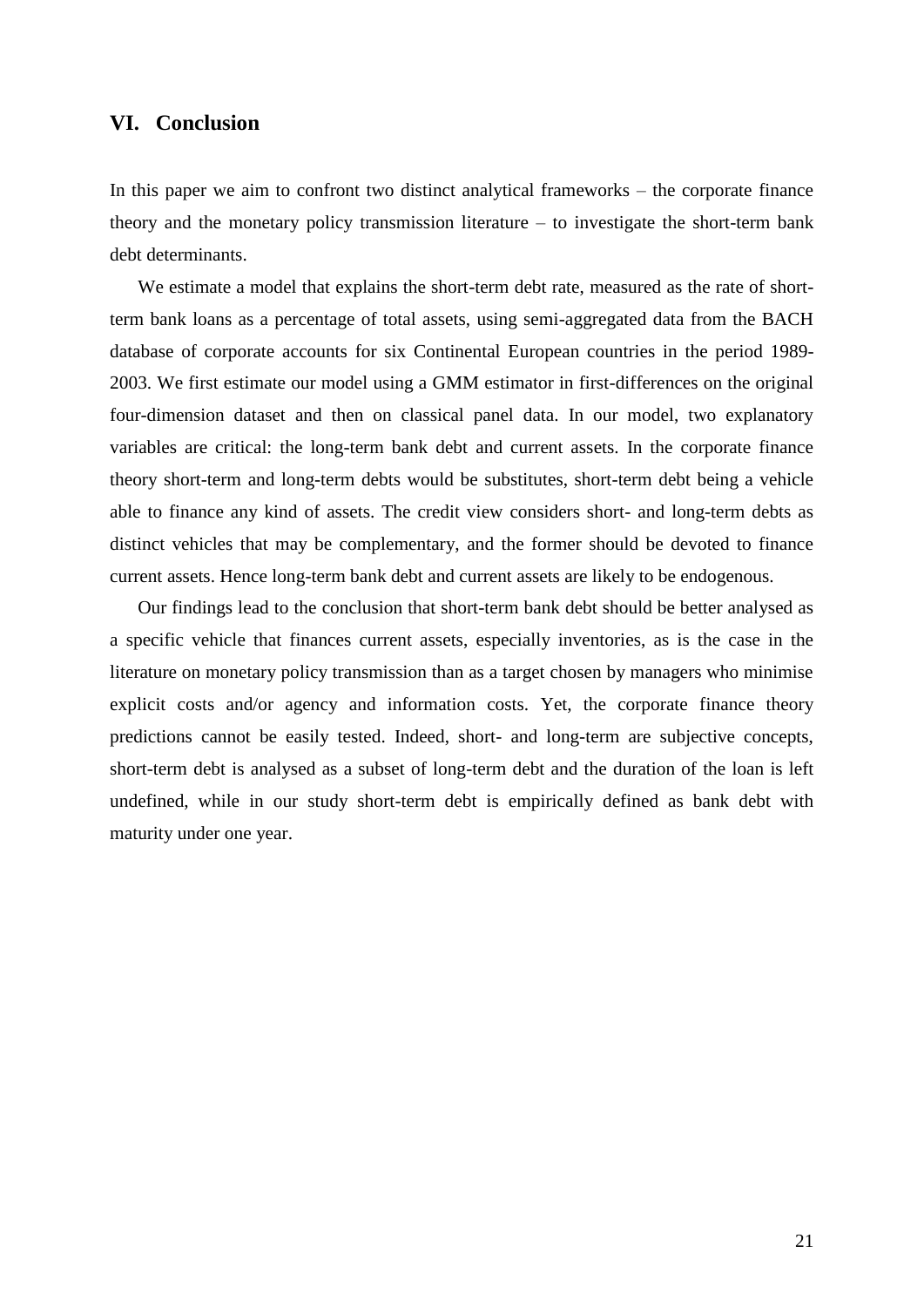# **Appendix A: what does short-term mean?**

Short-term credit includes the following three items:

(i) loan commitments and lines of credits granted by commercial banks to borrowers; it is one of the primary sources of short-term financing for small businesses;

(ii) commercial paper is the only publicly traded short-term debt. It is used by large corporations and mostly by financial companies;

(iii) trade credit is a non-financial source of short-term credit, provided by suppliers. It is an important source of short-term financing at the individual firm level.

The maturity of short-term debt depends on the instrument. The maturity of commercial paper is often lower than one month, although it can be extended to nine months. Bank loans under one year are short term.

Definitions of the meaning of short-term are subjective.

- In the empirical literature, corporate short-term debt is often public and, hence, does not include bank debt, while it may include public bonds with maturity under five years.

- In the case of European firms, credit granted by banks is by far the major source of financial debt. In our empirical research, corporate short-term debt is limited to bank debt and debt with maturity under one year is labelled short-term. Should our study focus on public debt including bonds with maturity under five years, then we can assume that our results would be different. But this focus would be of little interest in the case of continental European nonfinancial firms as public debt is a very limited source of financing.

- The empirical question of the debt maturity is outside the realm of theoretical models. In the theoretical literature, debt maturity is associated with the issue of the length of the relationship between the borrower and the lender. Short term means one period, long term two or more periods. In these models, the advantage of one loan (one period) is compared with the advantage of a series of tacitly renewable loans (two or more periods).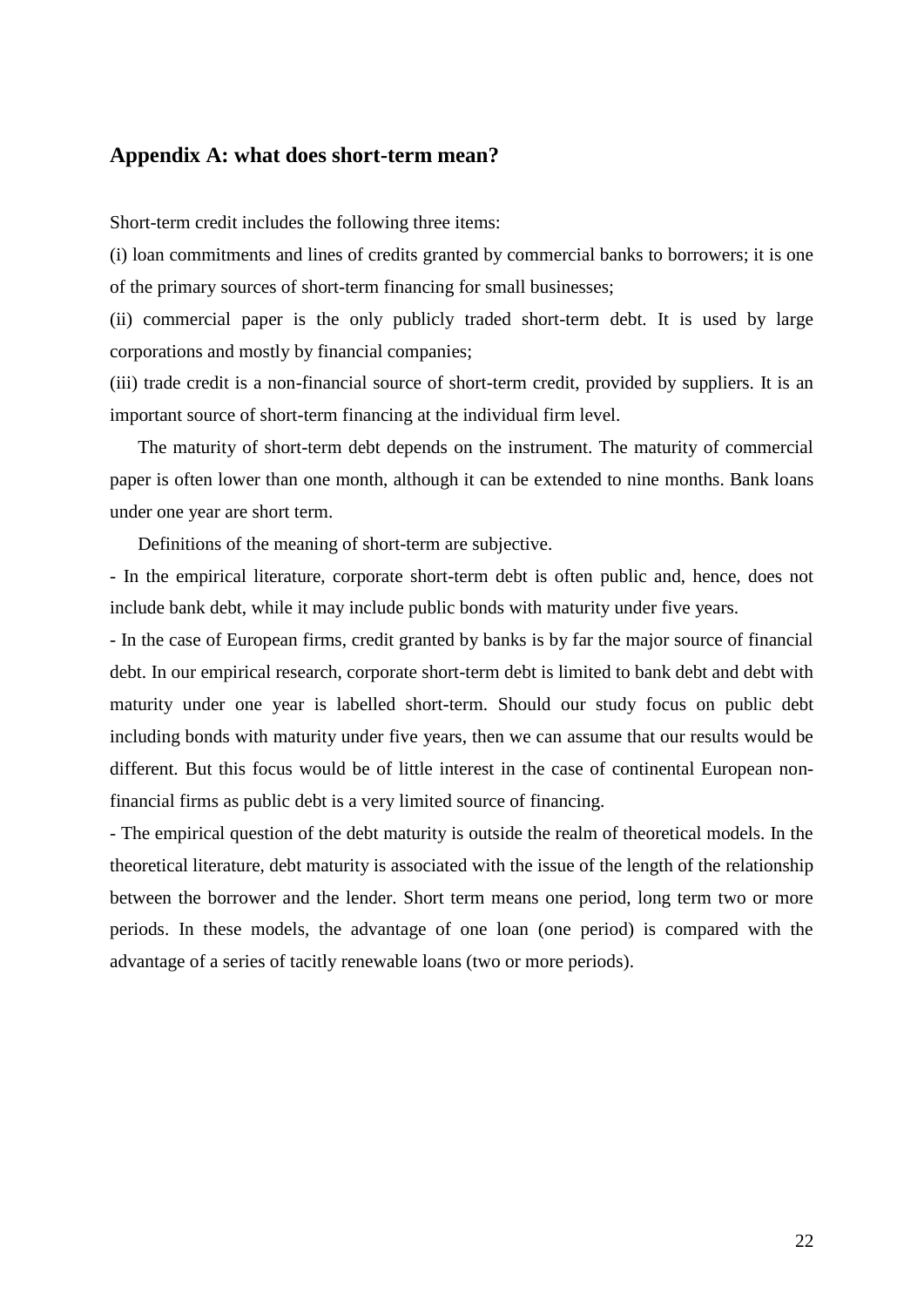# **Appendix B: presentation of the BACH database**

Bank for the Accounts of Companies Harmonised (BACH) is a database set up in 1987 containing harmonised annual accounts statistics of non-financial enterprises for 11 European countries (Austria, Belgium, Denmark, Finland, France, Germany, Italy, the Netherlands, Portugal, Spain, Sweden), Japan and the United States. The present analysis takes into account 6 countries: Austria, Belgium, France, Germany, Italy and Spain. The other countries have been excluded for different reasons: Finland, Sweden and Denmark owing to missing data, the Netherlands owing to consolidated data, Portugal owing to the lack of data broken down according to the common size criterion between 1991 and 1995, the United States and Japan because the degree of data harmonization is still low.

#### **Size**

A distinction is made between three categories of firms:

- Size 1: Small firms with a turnover of less than 10 million Euros;

- Size 2: Medium-sized companies with a turnover between 10 million and 50 million Euros;

- Size 3: Large companies with a turnover in excess of 50 million Euros.

#### **Industry sectors**

Data have been grouped together according to NACE classification. The sectors included in our sample are the following: Sector  $D =$  Manufacturing industry; Sector  $E =$  Electricity, gas and water supply; Sector  $F =$  Construction. Sector  $G =$  Wholesale and retail trade; Sector  $H =$ Hotels and restaurants

# **Accounting data**

The BACH accounting layout comprises a balance sheet and a profit and loss account. Assets and liabilities are given as a percentage of the total balance sheet. Profit and loss account items and statements of investment and depreciation are presented as a percentage of the turnover. In addition, the total balance sheet, the value added and the turnover are given in national currency units. The financial statements are not consolidated for the six selected countries.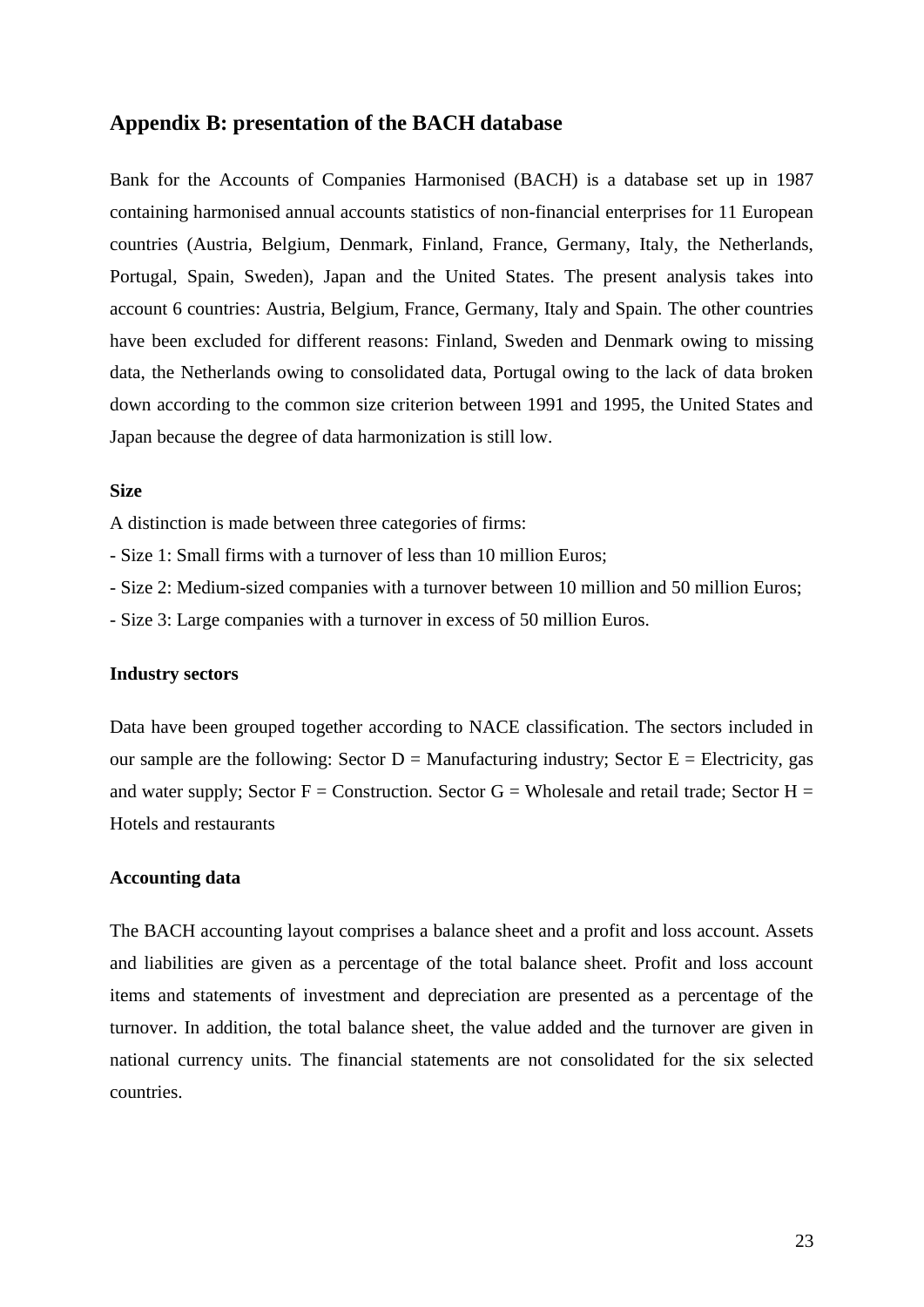# **Appendix C: list and definition of the variables used**

# **Variables drawn from the BACH database**

The BACH measurement of balance sheet variables is made on a book-value basis.

# *ST\_BANK\_DEBT*

The dependent variable is the rate of short-term bank debt as a percentage of total assets. Short-term bank debt corresponds to the category of debt "*owed to credit institutions becoming due and payable within one year*" which includes long-term debt maturing within one year, except for French firms.

# *LT\_BANK\_DEBT*

The rate of long-term bank debt as a percentage of total assets.

These two ratios do not cover all financial debt as they do not include commercial paper and bonds issued on financial market, both being a very limited source of funding non-financial companies in European countries, as public debt is usually issued by financial companies in Europe.

# *CURRENT\_ASSETS*

The rate of current assets as a percentage of total assets. Current assets are either cash or assets that could be converted into cash within one year. This category includes cash and other marketable securities, accounts receivable and inventories.

# **Variable drawn from Eurostat database**

# *SPREAD*

The long-term debt rate of interest less the short-term debt rate of interest. This variable is calculated as the difference between two time series, the 10 years Treasury bond interest rate and the three-month rate.

# **Variables drawn from OECD's financial account database**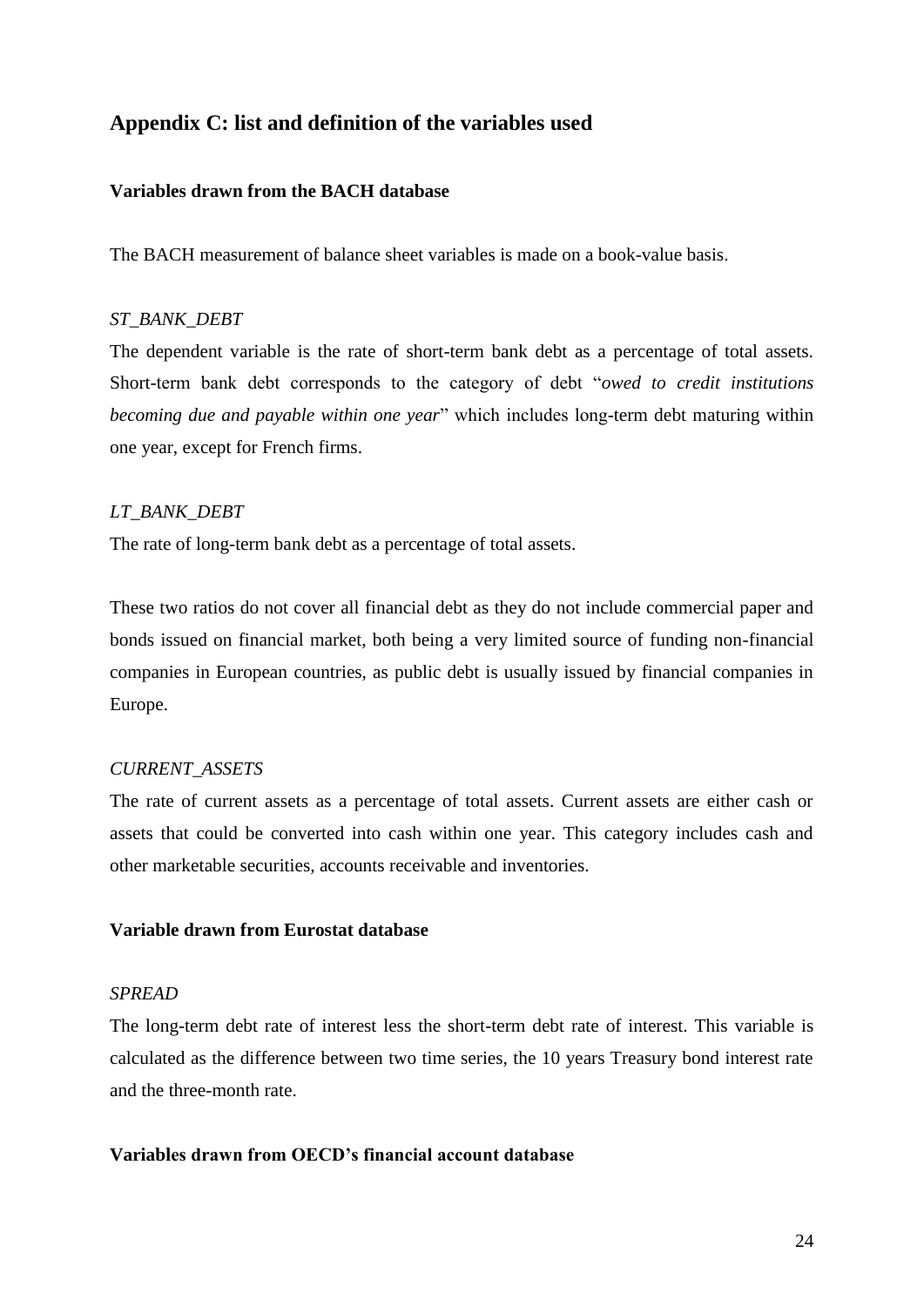These bank data are aggregated at the country level.

# *INTERM\_MARGIN*

The rate of net interest-based income as a percentage of total net banking income.

# *BANK\_SOLV*

A proxy of banks solvability, measured by the rate of equity as a percentage of total loans.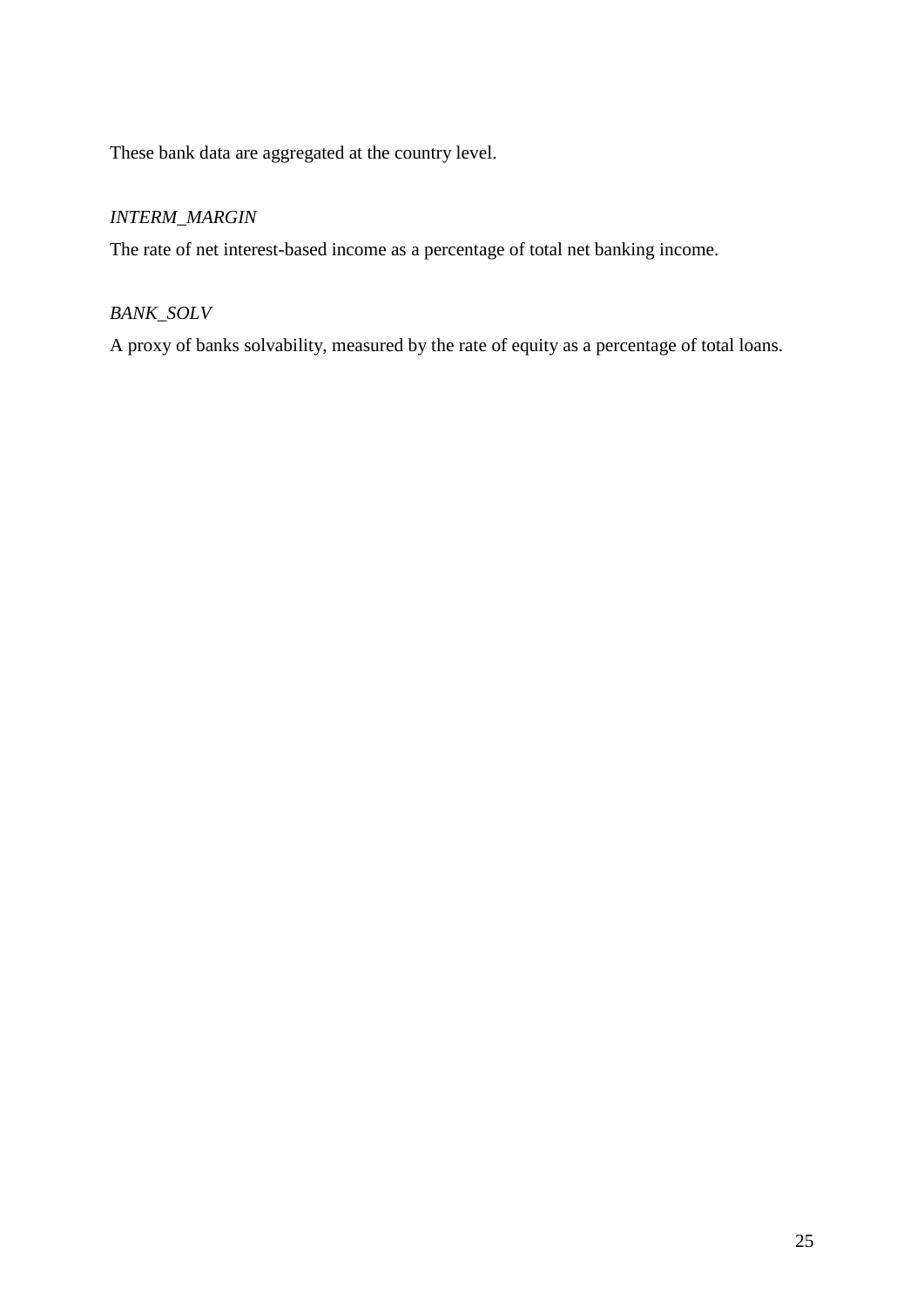# **Appendix D: Descriptive statistics**

# TABLE D1

| Size class | <b>Observations</b> | Variable              | Min   | Max   | Mean  | Std. Dev. |  |  |
|------------|---------------------|-----------------------|-------|-------|-------|-----------|--|--|
| Austria    |                     |                       |       |       |       |           |  |  |
| Medium     | 14                  | ST BANK DEBT          | 12.40 | 16.08 | 15.04 | 1.10      |  |  |
|            |                     | LT_BANK_DEBT          | 8.95  | 12.14 | 10.85 | 0.91      |  |  |
|            |                     | <b>CURRENT_ASSETS</b> | 52.75 | 62.90 | 56.46 | 2.67      |  |  |
|            |                     | FC TO CF              | 9.80  | 27.84 | 17.19 | 5.78      |  |  |
| Large      | 15                  | ST_BANK_DEBT          | 7.58  | 10.78 | 9.54  | 0.97      |  |  |
|            |                     | LT_BANK_DEBT          | 6.63  | 8.89  | 7.76  | 0.76      |  |  |
|            |                     | <b>CURRENT_ASSETS</b> | 45.07 | 58.79 | 50.79 | 3.48      |  |  |
|            |                     | FC TO CF              | 9.92  | 27.12 | 16.44 | 4.96      |  |  |
|            |                     | <b>Belgium</b>        |       |       |       |           |  |  |
| Small      | 11                  | ST_BANK_DEBT          | 5.35  | 6.04  | 5.69  | 0.23      |  |  |
|            |                     | LT_BANK_DEBT          | 10.41 | 12.77 | 11.54 | 0.67      |  |  |
|            |                     | CURRENT_ASSETS        | 52.95 | 57.69 | 54.96 | 1.70      |  |  |
|            |                     | FC_TO_CF              | 21.63 | 31.22 | 25.81 | 2.86      |  |  |
| Medium     | 11                  | ST_BANK_DEBT          | 5.43  | 8.30  | 7.06  | 0.98      |  |  |
|            |                     | LT_BANK_DEBT          | 5.85  | 8.02  | 7.07  | 0.70      |  |  |
|            |                     | <b>CURRENT_ASSETS</b> | 54.34 | 58.58 | 56.24 | 1.59      |  |  |
|            |                     | FC_TO_CF              | 23.33 | 31.91 | 27.57 | 2.77      |  |  |
| Large      | 9                   | ST_BANK_DEBT          | 2.93  | 4.47  | 3.67  | 0.47      |  |  |
|            |                     | LT_BANK_DEBT          | 2.62  | 5.59  | 4.54  | 0.98      |  |  |
|            |                     | CURRENT_ASSETS        | 29.94 | 41.15 | 38.04 | 3.55      |  |  |
|            |                     | $FC\_TO\_CF$          | 26.33 | 39.39 | 32.17 | 5.23      |  |  |
|            |                     | France                |       |       |       |           |  |  |
| Small      | 15                  | <i>ST_BANK_DEBT</i>   | 3.11  | 5.76  | 4.32  | 0.91      |  |  |
|            |                     | LT_BANK_DEBT          | 7.89  | 11.18 | 8.94  | 1.07      |  |  |
|            |                     | <b>CURRENT_ASSETS</b> | 67.17 | 73.81 | 71.62 | 2.41      |  |  |
|            |                     | FC_TO_CF              | 12.63 | 33.47 | 20.23 | 7.40      |  |  |
| Medium     | 15                  | ST_BANK_DEBT          | 4.06  | 8.08  | 5.80  | 1.36      |  |  |
|            |                     | LT_BANK_DEBT          | 6.10  | 9.30  | 7.52  | 1.14      |  |  |
|            |                     | <b>CURRENT_ASSETS</b> | 68.31 | 73.09 | 70.32 | 1.20      |  |  |
|            |                     | FC_TO_CF              | 12.72 | 28.86 | 19.40 | 5.13      |  |  |
| Large      | 15                  | ST_BANK_DEBT          | 1.61  | 6.05  | 3.75  | 1.24      |  |  |
|            |                     | LT_BANK_DEBT          | 3.04  | 6.05  | 4.09  | 1.09      |  |  |
|            |                     | CURRENT_ASSETS        | 53.86 | 60.24 | 56.40 | 1.76      |  |  |
|            |                     | FC TO CF              | 14.56 | 33.94 | 23.25 | 5.92      |  |  |

## *Summary statistics of BACH variables, manufacturing firms*

*Notes*: The table presents the Min, Max, mean and standard deviation of dependent and independent variables for French firms and large Austrian firms for the period 1989-2003; for medium-sized Austrian firms for the period 1990-2003; for Belgian firms for the period 1993- or 1995-2003. Min, Max and mean values are expressed as a percentage of total assets. Data are for manufacturing firms and from the BACH database. The variables are defined as follows. *ST\_BANK\_DEBT* is the ratio of short-term bank debt to total assets; *LT\_BANK\_DEBT* is the ratio of long-term bank debt to total assets; *CURRENT\_ASSETS* is the ratio of current assets to total assets, and *FC\_TO\_CF* is the ratio of financial charges to cash flow.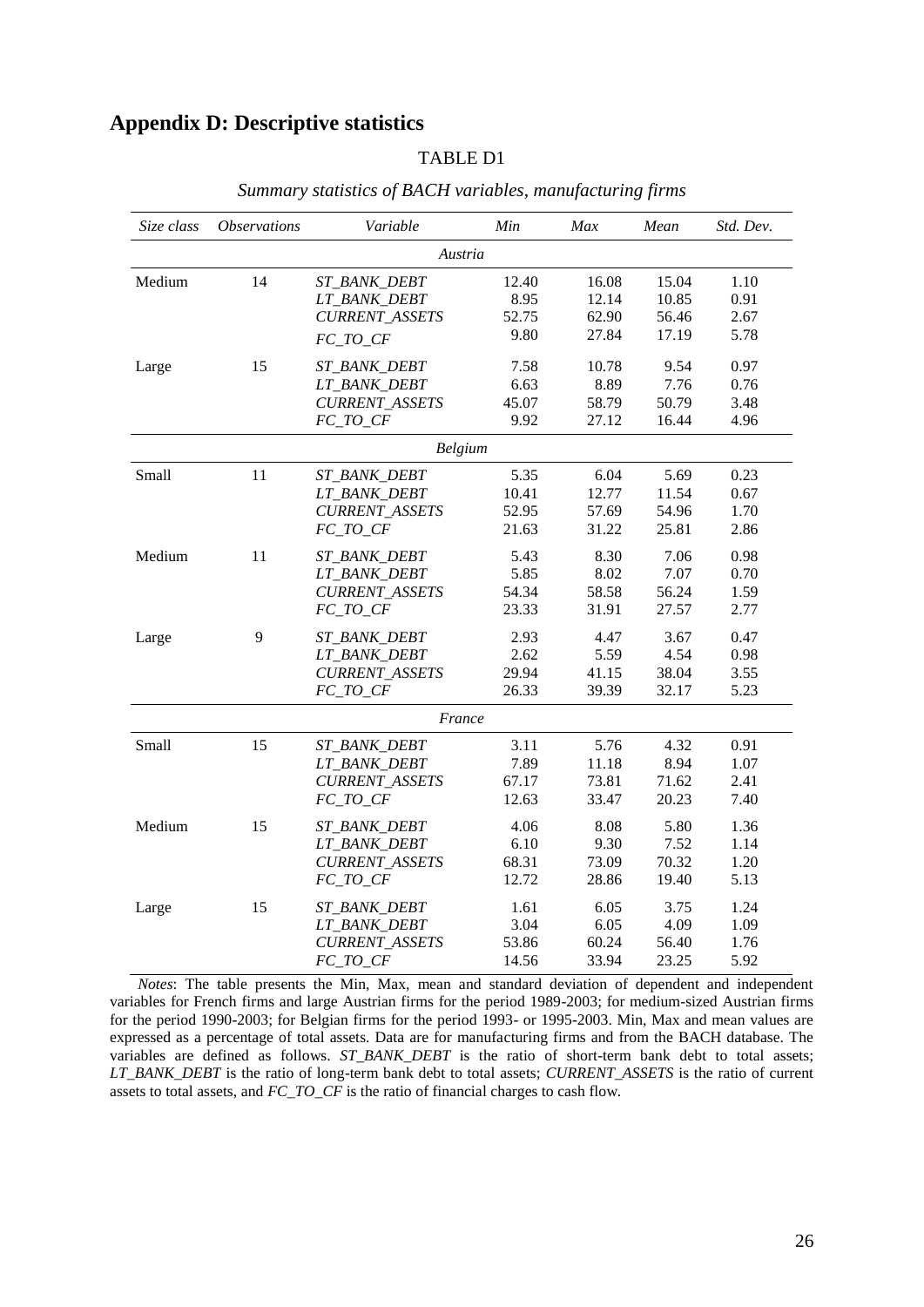| TABLE D2 |  |
|----------|--|
|----------|--|

| Size class | <i><b>Observations</b></i> | Variable              | Min   | Max    | Mean  | Std. Dev. |
|------------|----------------------------|-----------------------|-------|--------|-------|-----------|
|            |                            | Germany               |       |        |       |           |
| Small      | 15                         | <i>ST_BANK_DEBT</i>   | 11.29 | 16.66  | 13.68 | 1.37      |
|            |                            | LT_BANK_DEBT          | 11.94 | 16.56  | 14.50 | 1.51      |
|            |                            | <b>CURRENT_ASSETS</b> | 64.19 | 71.03  | 66.25 | 2.20      |
|            |                            | $FC\_TO\_CF$          | 21.78 | 41.41  | 28.28 | 5.44      |
| Medium     | 15                         | ST_BANK_DEBT          | 9.53  | 12.91  | 10.87 | 0.92      |
|            |                            | LT_BANK_DEBT          | 8.19  | 9.83   | 9.08  | 0.53      |
|            |                            | CURRENT_ASSETS        | 63.01 | 68.06  | 64.72 | 1.60      |
|            |                            | $FC\_TO\_CF$          | 23.78 | 45.52  | 32.41 | 6.21      |
| Large      | 15                         | ST_BANK_DEBT          | 1.87  | 3.61   | 2.84  | 0.53      |
|            |                            | LT_BANK_DEBT          | 1.95  | 3.04   | 2.48  | 0.37      |
|            |                            | <b>CURRENT_ASSETS</b> | 48.65 | 61.65  | 54.43 | 3.69      |
|            |                            | $FC\_TO\_CF$          | 21.43 | 61.65  | 39.33 | 12.42     |
|            |                            | Italy                 |       |        |       |           |
| Small      | 15                         | ST BANK DEBT          | 17.27 | 21.12  | 19.14 | 1.23      |
|            |                            | LT_BANK_DEBT          | 5.55  | 7.30   | 6.39  | 0.47      |
|            |                            | <b>CURRENT_ASSETS</b> | 64.79 | 70.62  | 68.12 | 1.35      |
|            |                            | $FC\_TO\_CF$          | 23.89 | 61.56  | 39.28 | 12.87     |
| Medium     | 15                         | ST_BANK_DEBT          | 16.97 | 20.36  | 18.80 | 1.05      |
|            |                            | LT_BANK_DEBT          | 5.85  | 7.37   | 6.62  | 0.45      |
|            |                            | CURRENT_ASSETS        | 67.64 | 73.27  | 69.70 | 1.43      |
|            |                            | $FC\_TO\_CF$          | 18.15 | 52.24  | 30.94 | 10.96     |
| Large      | 15                         | ST_BANK_DEBT          | 9.72  | 15.43  | 12.66 | 1.77      |
|            |                            | LT_BANK_DEBT          | 6.23  | 8.59   | 7.24  | 0.87      |
|            |                            | <b>CURRENT_ASSETS</b> | 57.82 | 67.71  | 61.24 | 2.78      |
|            |                            | FC_TO_CF              | 18.30 | 54.97  | 32.28 | 11.12     |
|            |                            | Spain                 |       |        |       |           |
| Small      | 15                         | ST_BANK_DEBT          | 12.74 | 17.61  | 14.85 | 1.71      |
|            |                            | LT BANK DEBT          | 5.42  | 9.34   | 7.56  | 1.35      |
|            |                            | <b>CURRENT_ASSETS</b> | 59.55 | 67.10  | 63.55 | 2.31      |
|            |                            | $FC\_TO\_CF$          | 15.64 | 59.14  | 30.76 | 12.84     |
| Medium     | 15                         | ST_BANK_DEBT          | 10.81 | 17.51  | 13.90 | 2.47      |
|            |                            | LT_BANK_DEBT          | 4.72  | 8.01   | 6.06  | 0.94      |
|            |                            | <b>CURRENT_ASSETS</b> | 55.92 | 63.51  | 60.25 | 2.21      |
|            |                            | FC TO CF              | 16.92 | 58.07  | 30.79 | 13.39     |
| Large      | 15                         | ST_BANK_DEBT          | 4.16  | 11.56  | 7.15  | 2.74      |
|            |                            | LT_BANK_DEBT          | 4.41  | 9.11   | 5.98  | 1.58      |
|            |                            | <b>CURRENT ASSETS</b> | 45.86 | 52.07  | 49.11 | 2.02      |
|            |                            | $FC\_TO\_CF$          | 14.05 | 122.79 | 36.40 | 29.36     |

*Summary statistics of BACH variables, manufacturing firms*

*Notes*: The table presents the Min, Max, mean and standard deviation of dependent and independent variables for German, Italian and Spanish manufacturing firms for the period 1989-2003. Min, Max and mean values are expressed as a percentage of total assets. Data are from the BACH database. The variables are defined as follows. *ST\_BANK\_DEBT* is the ratio of short-term bank debt to total assets; *LT\_BANK\_DEBT* is the ratio of long-term bank debt to total assets; *CURRENT\_ASSETS* is the ratio of current assets to total assets, and *FC\_TO\_CF* is the ratio of financial charges to cash flow.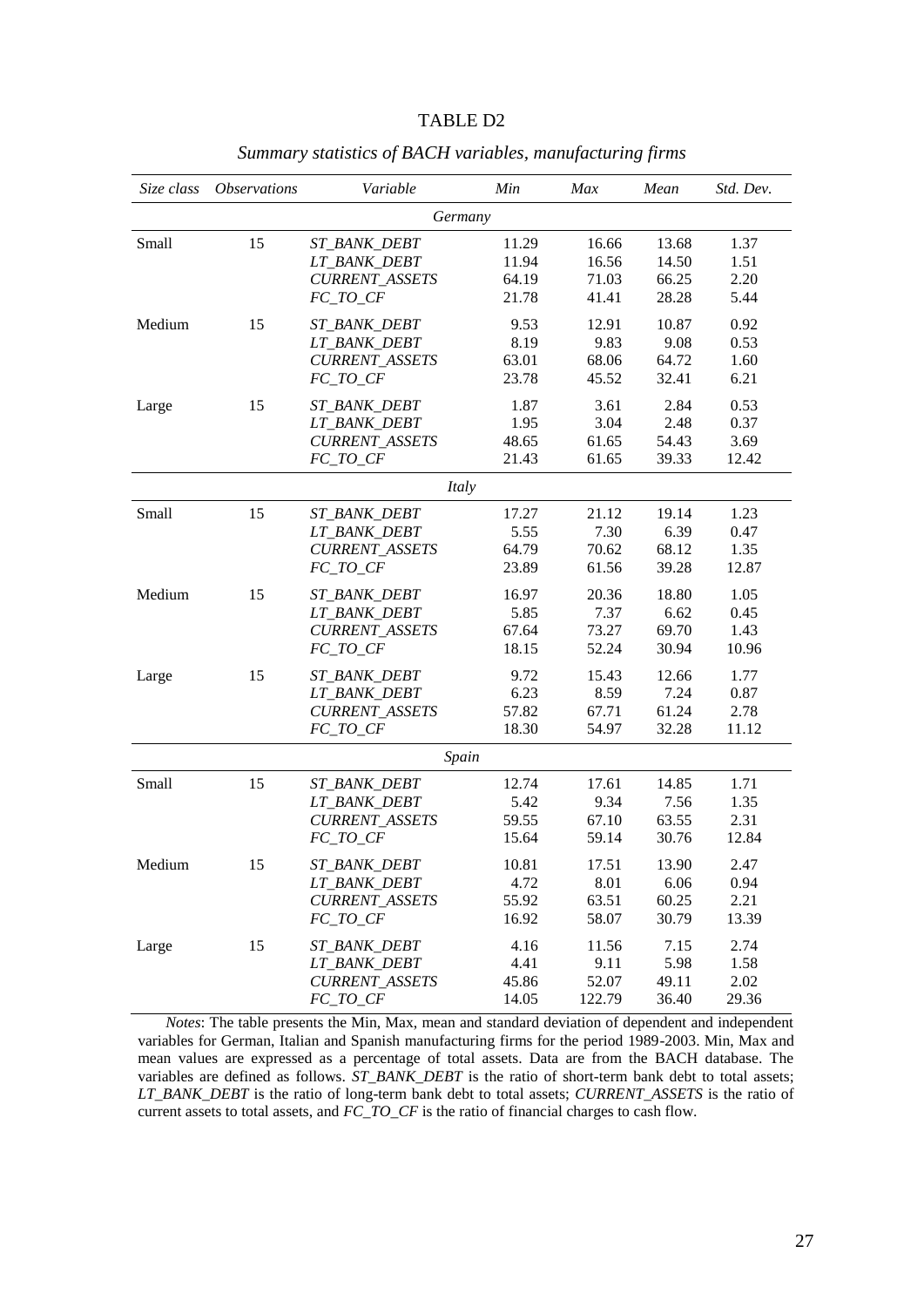#### TABLE D3

| Variable             | <i><b>Observations</b></i> | Min     | Max    | Mean  | Std. Dev. |
|----------------------|----------------------------|---------|--------|-------|-----------|
|                      |                            | Austria |        |       |           |
| <b>INTERM_MARGIN</b> | 15                         | 49.84   | 72.15  | 60.03 | 8.99      |
| <b>BANK SOLV</b>     | 15                         | 8.51    | 10.50  | 9.38  | 0.56      |
| <b>SPREAD</b>        | 15                         | $-1.15$ | 2.98   | 1.11  | 1.24      |
|                      |                            | Belgium |        |       |           |
| <b>INTERM_MARGIN</b> | 15                         | 49.51   | 81.58  | 66.99 | 10.27     |
| <b>BANK_SOLV</b>     | 15                         | 7.62    | 11.35  | 9.36  | 1.26      |
| <b>SPREAD</b>        | 15                         | $-0.84$ | 3.31   | 1.22  | 1.25      |
|                      |                            | France  |        |       |           |
| <b>INTERM_MARGIN</b> | 15                         | 36.93   | 79.98  | 54.65 | 14.42     |
| <b>BANK_SOLV</b>     | 15                         | 7.84    | 13.56  | 11.22 | 1.71      |
| <b>SPREAD</b>        | 15                         | $-1.79$ | 2.38   | 0.72  | 1.34      |
|                      |                            | Germany |        |       |           |
| <b>INTERM_MARGIN</b> | 15                         | 64.15   | 80.773 | 72.95 | 5.67      |
| <b>BANK_SOLV</b>     | 15                         | 6.83    | 9.373  | 7.84  | 0.80      |
| <b>SPREAD</b>        | 15                         | $-1.61$ | 2.95   | 0.96  | 1.28      |
|                      |                            | Italy   |        |       |           |
| <b>INTERM_MARGIN</b> | 15                         | 63.15   | 83.03  | 73.35 | 6.12      |
| <b>BANK_SOLV</b>     | 15                         | 12.65   | 16.80  | 15.22 | 1.20      |
| <b>SPREAD</b>        | 15                         | $-0.74$ | 2.15   | 1.07  | 0.86      |
| Spain                |                            |         |        |       |           |
| <b>INTERM_MARGIN</b> | 15                         | 64.24   | 82.40  | 74.06 | 5.70      |
| <b>BANK_SOLV</b>     | 15                         | 15.09   | 22.04  | 18.58 | 2.36      |
| <b>SPREAD</b>        | 15                         | $-1.65$ | 1.99   | 0.63  | 1.33      |

#### *Summary statistics of aggregate variables*

*Notes*: The table presents the Min, Max, mean and standard deviation of independent variables for the six selected European countries for the period 1989-2003. *INTERM\_MARGIN* denotes the intermediation margin measured as net interest income on net banking income; *BANK\_SOLV* is a proxy for banks" profitability that corresponds to banks" equity on bank loans, and the *SPREAD* is the difference between the 10 years Treasury bond interest rate and the three-month interest rate. The variables *INTERM\_MARGIN* and *BANK\_SOLV* are from OECD"s financial account database; the variable *SPREAD* is from Eurostat database. Min, Max and mean values of the two first variables are expressed as a percentage.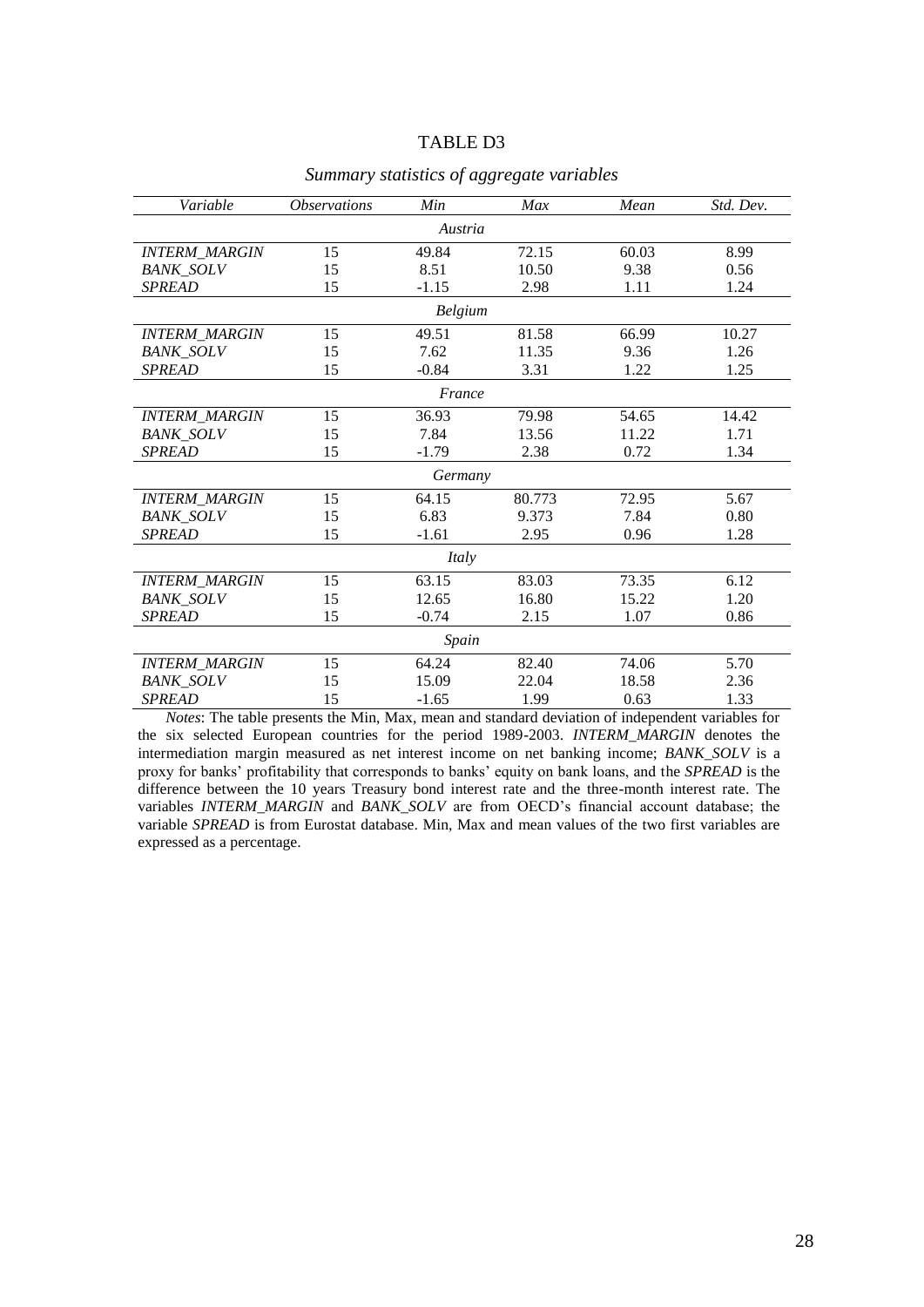# **Appendix E: long-term debt in manufacturing industries as a % of total assets**

|  | Table D1 |
|--|----------|
|--|----------|

| Long-term debt rate by firm size |                         |             |            |             |  |  |
|----------------------------------|-------------------------|-------------|------------|-------------|--|--|
|                                  | 1989                    |             | 2003       |             |  |  |
|                                  | lower rate<br>(country) | higher rate | lower rate | higher rate |  |  |
| Small                            | 5.4 %                   | 12.3 %      | 7.3 %      | 13.3 %      |  |  |
|                                  | (Spain)                 | (Germany)   | (Italy)    | (Germany)   |  |  |
| Medium                           | 5.3 %                   | $9.1\%$     | 5.9%       | 10.6 %      |  |  |
|                                  | (Spain)                 | (France)    | (Belgium)  | (Austria)   |  |  |
| Large                            | 3.0 %                   | 8.3%        | $2.0\%$    | 9.6 %       |  |  |
|                                  | (Germany)               | (Italy)     | (Germany)  | (Spain)     |  |  |

*Notes*: The table displays the lower and the higher value of the long-term debt rate for manufacturing firms by size in 1989 and 2003, respectively the beginning and the end of the period under review. The country in which these lower and higher values are observed is in brackets. Data are from the BACH database. All values are expressed as a percentage of total assets.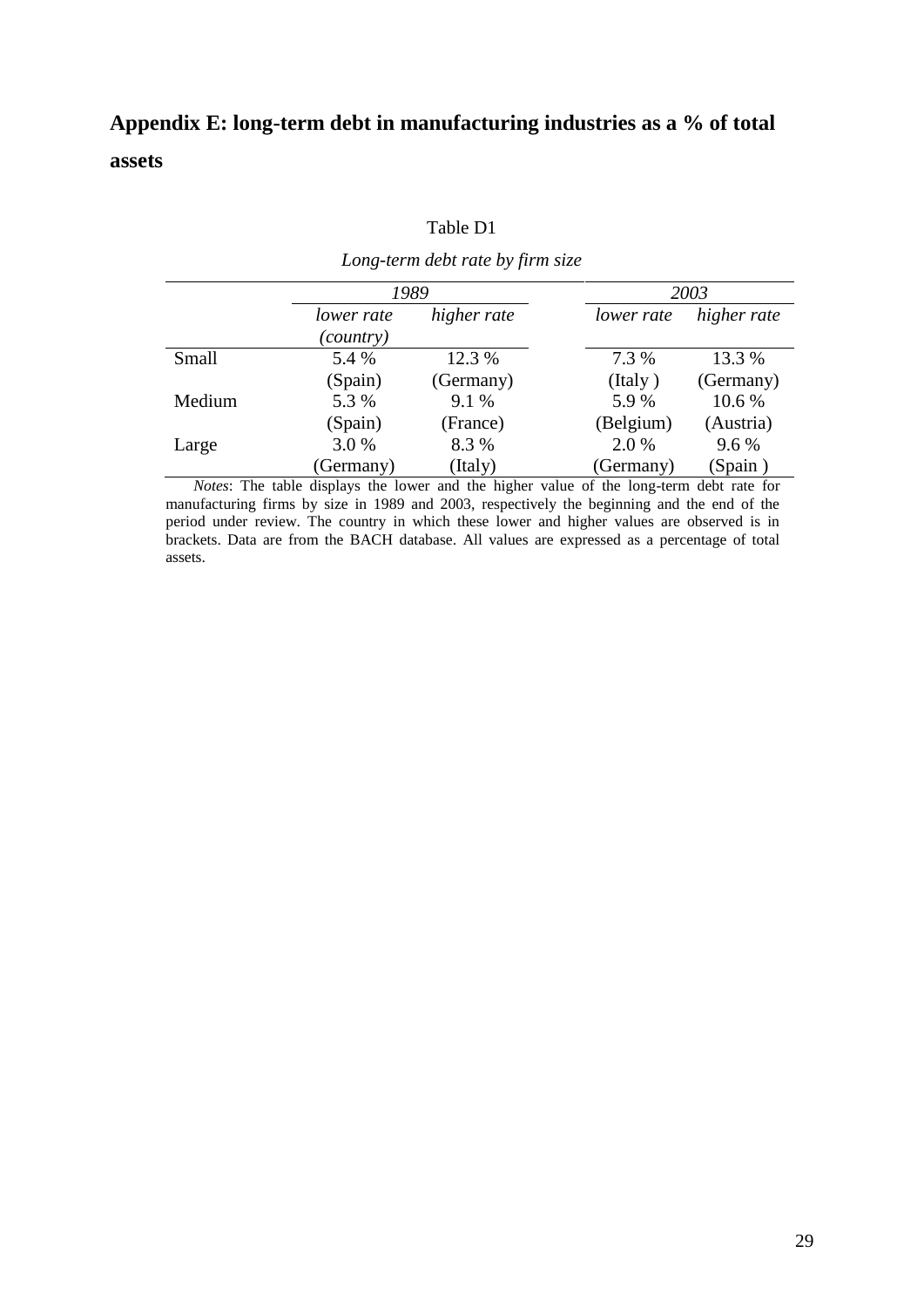# **References**

- Barclay, M. J. and Smith, C. W. (1995). "The maturity structure of corporate debt", *Journal of Finance*, Vol. 50, pp. 609-631.
- Baum, C. F., Schaffer, M. E. and Stillman, S. (2003). Instrumental variables and GMM: Estimation and Testing, Boston College Working Paper n° 545.
- Berger, A. N., Espinosa-Vega, M. A., Frame, W. S. and Miller, N. H. (2005). "Debt maturity, risk, and asymmetric information", *Journal of Finance*, Vol. 60, pp. 2895-2923.
- Bernanke, B. S. and Blinder, A. S. (1988). "Credit, money, and aggregate demand", *American Economic Review*, Vol. 78, pp. 435-439.
- Bernanke, B. S. and Gertler, M. (1995). "Inside the black box: the credit channel of monetary policy transmission", *Journal of Economic Perspectives*, Vol. 9, pp. 27-48.
- Bernanke, B. S., Gertler, M. and Gilchrist, S. (1996). "The financial accelerator and the flight to quality", *Review of Economics and Statistics*, Vol. 78, pp. 1-15.
- Bougheas, S., Mize, P. and Yalcin, C. (2006). "Access to external finance: theory and evidence on the impact of monetary policy and firm-specific characteristics', *Journal of Banking and Finance*, Vol. 30, pp. 199-227.
- Cobham, A. (2004). *Source of Finance for European Investments*, EIFC (INTECH-UNU), Working Paper Series No. 04-41.
- Diamond, D. W. (1991). "Debt maturity structure and liquidity risk", *Quarterly Journal of Economics*, Vol. 106, pp. 709-737.
- Flannery, M. J. (1986). "Asymmetric information and risky debt maturity choice", *Journal of Finance*, Vol. 41, pp. 19-37.
- Gertler, M. and Gilchrist, S. (1993). "The cyclical behaviour of short-term business lending, implications for financial propagation mechanisms", *European Economic Review*, Vol. 37, pp. 623-631.
- Gertler, M. and Gilchrist, S. (1994). "Monetary policy, business cycles, and the behavior of small manufacturing firms", *Quarterly Journal of Economics*, Vol. 109, pp. 309-340.
- Jaffee, D. and Stiglitz, J. (1990). "Credit rationing", in Friedman B. M. and Hahn F. H. (eds), *Handbook of Monetary Economics* [2000], North-Holland, Amsterdam, Vol. 2, pp. 837-888.
- Kashyap, A. K., Stein, J. C. and Wilcox, D. W. (1993). "Monetary policy and credit constraints: evidence from the composition of external finance", *American Economic Review*, Vol. 83, pp. 78-98.